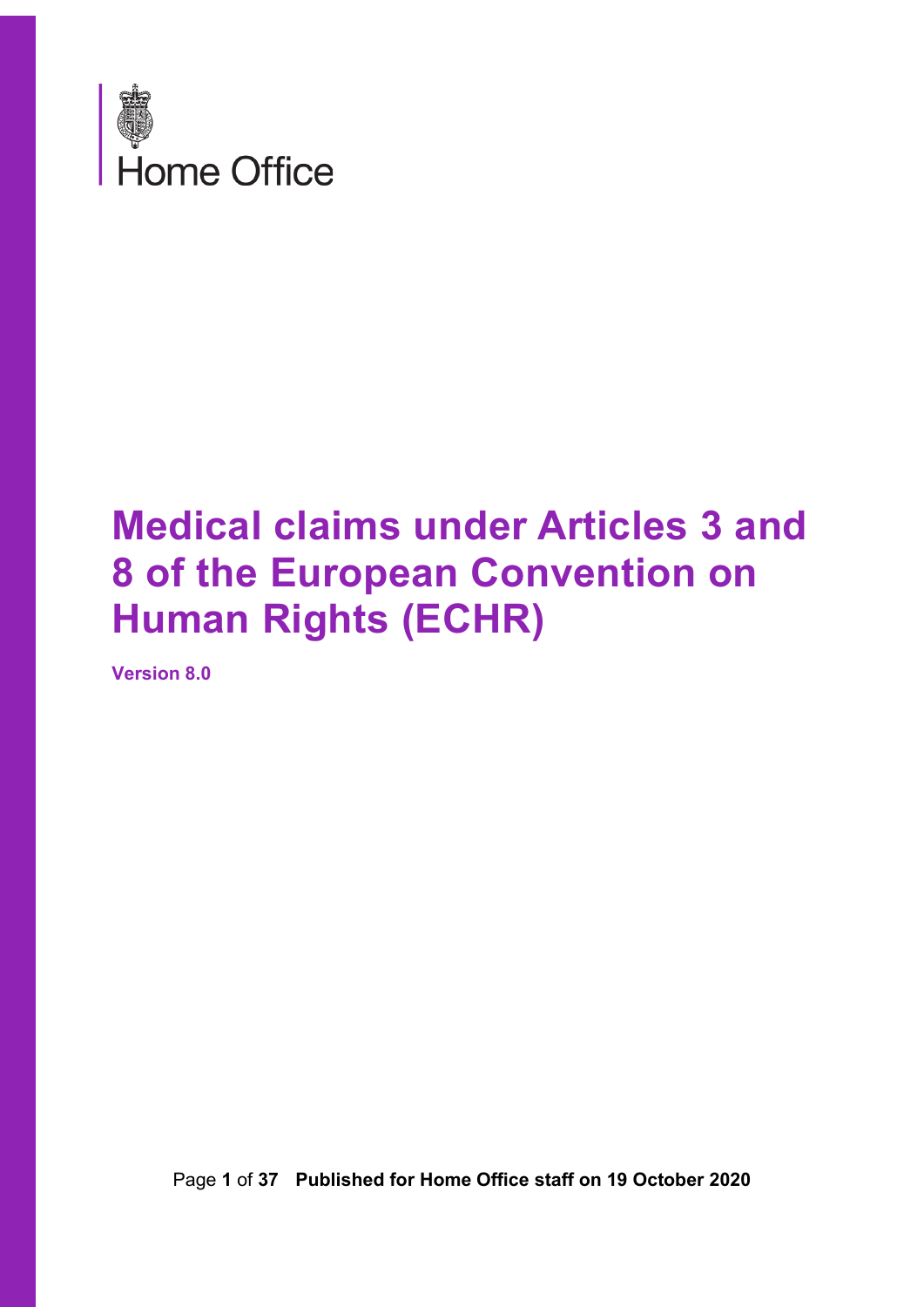# <span id="page-1-0"></span>**Contents**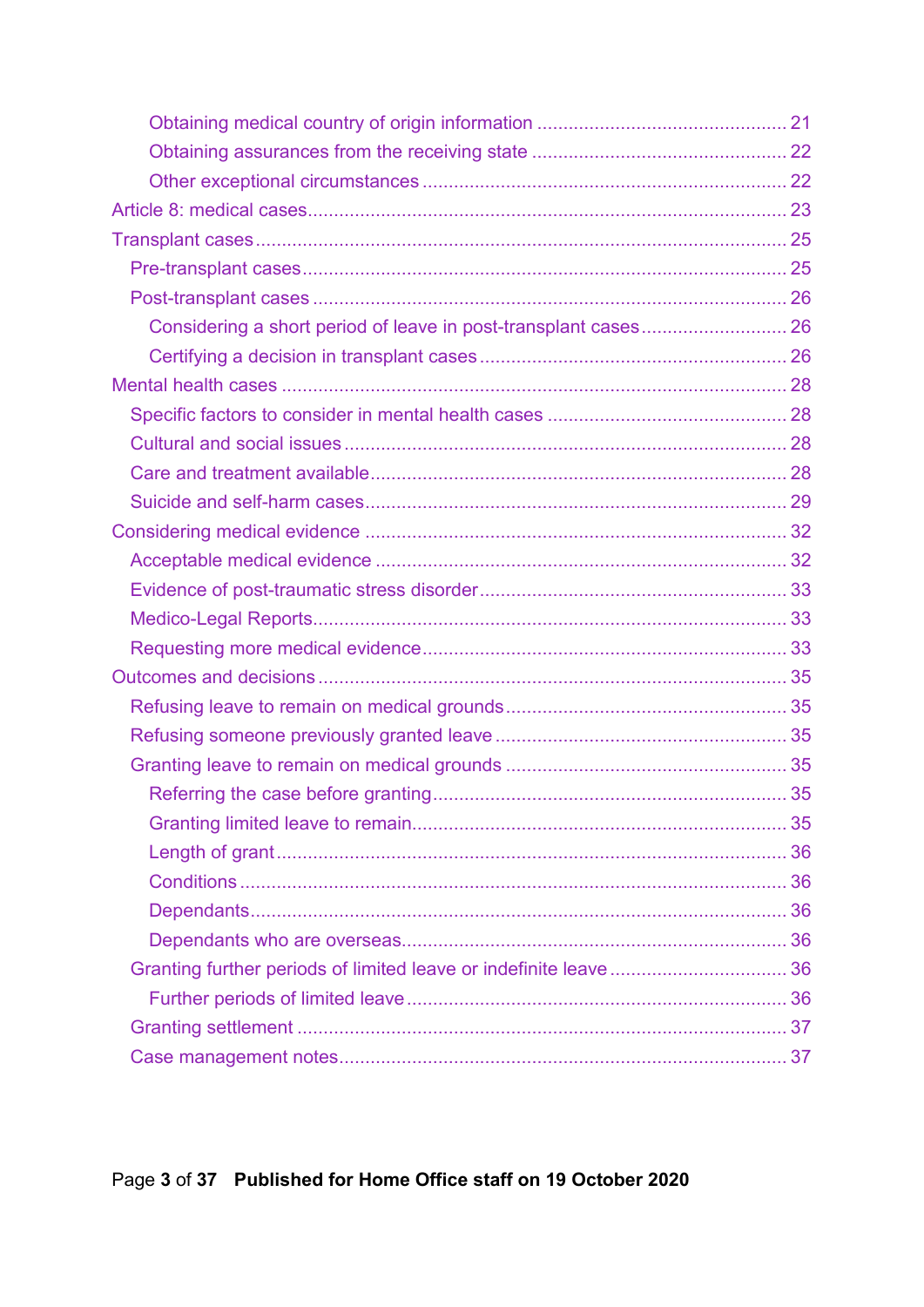# <span id="page-3-0"></span>About this guidance

This guidance tells you how to consider applications for leave to remain on medical grounds where a claimant claims that removing them from the UK would breach their human rights. A Human Rights claim on medical grounds relies on the following articles of the European Convention on Human Rights (ECHR):

- Article 3 inhuman or degrading treatment
- Article 8 respect for private life, including moral and physical integrity

This guidance does not cover Article 8 ECHR claims on private life grounds other than those based on medical grounds. For guidance on Article 8 private life claims, see separate guidance on long residence and appendix FM and 276ADE (family members and private life); this guidance does not cover applications for leave to enter based on seeking medical treatment.

For criminality cases, this medical claims guidance must be read in conjunction with the Criminality guidance for Article 8 ECHR cases.

# <span id="page-3-1"></span>**Contacts**

If you have any questions about the guidance and your line manager or senior caseworker cannot help you or you think that the guidance has factual errors then email Asylum Policy.

If you notice any formatting errors in this guidance (broken links, spelling mistakes and so on) or have any comments about the layout or navigability of the guidance then you can email the Guidance Rules and Forms team.

# <span id="page-3-2"></span>**Clearance**

Below is information on when this version of the guidance was cleared:

- version **8.0**
- published for Home Office staff on **19 October 2020**

# <span id="page-3-3"></span>**Changes from last version of this guidance**

Changes in this version include:

- amendments for clarification of caselaw in relation to mental health
- amendments for clarification to considering medical evidence section

Previous changes to this guidance include:

• updated and re-branded

### Page **4** of **37 Published for Home Office staff on 19 October 2020**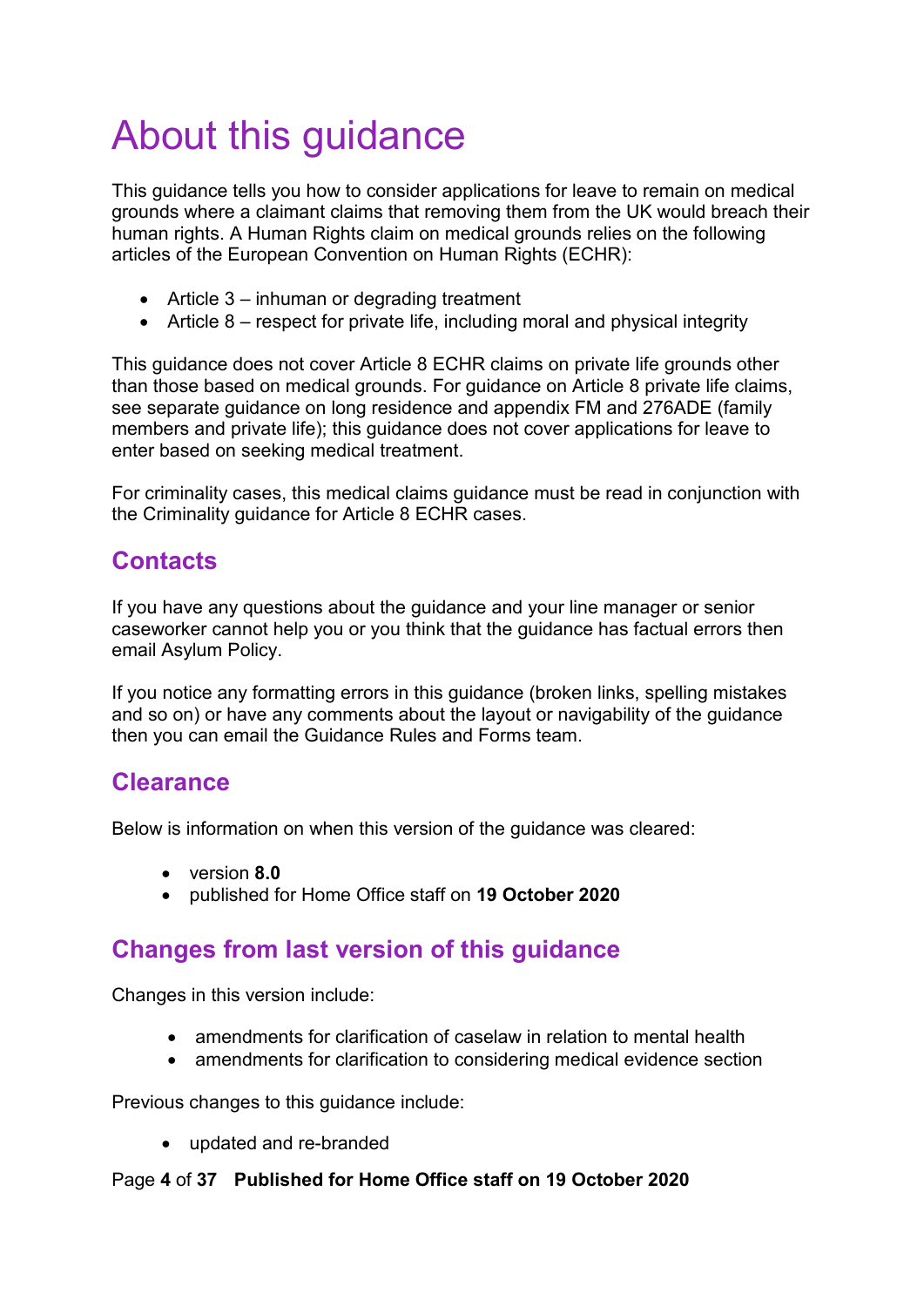- additional guidance on transplant cases
- updated to reflect recent case law on medical issues and the Article 3 test

**Related content**

**[Contents](#page-1-0)**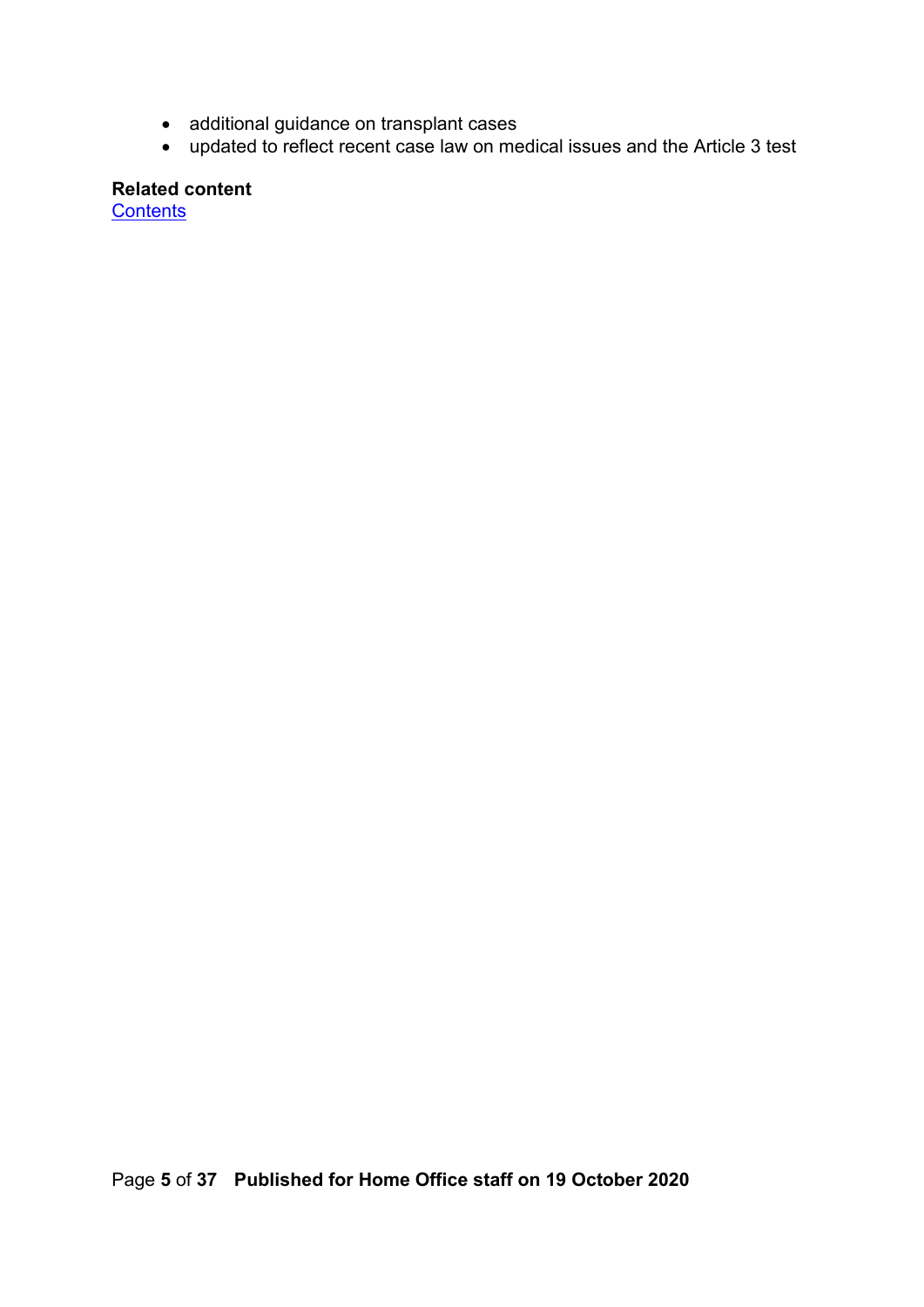# <span id="page-5-0"></span>Purpose of instruction

This guidance covers applications for leave to remain on medical grounds under Articles 3 and 8 of the European Convention on Human Rights (ECHR). It reflects the latest case law that must be considered and sets out the high threshold to be applied in medical and mental health cases, so that leave is only granted on medical grounds in exceptional circumstances.

# <span id="page-5-1"></span>**Background**

A claimant may claim that requiring them to leave the UK would breach their human rights due to a serious medical condition, which could be a physical illness or mental health issue. Such cases must be considered in accordance with our obligations under Articles 3 and 8 of the ECHR.

The threshold in Article 3 medical cases is very high, as set out in the UK Supreme Court case of [AM \(Zimbabwe\) \[2020\] UKSC 17,](https://www.supremecourt.uk/cases/docs/uksc-2018-0048-judgment.pdf) which affirmed the Article 3 medical threshold as set out in the European Court of Human Rights case of [Paposhvili v](https://www.refworld.org/cases,ECHR,5859459b4.html)  [Belgium \[2017\] Imm AR 867.](https://www.refworld.org/cases,ECHR,5859459b4.html)

Following AM (Zimbabwe) it is Home Office policy to accept that a claimant's Article 3 (medical) rights would be breached where there are substantial grounds for believing that they would face a real risk of being exposed to a serious, rapid and irreversible decline in their state of health resulting in intense suffering or a significant (substantial) reduction in life expectancy as a result of the absence of appropriate medical treatment or lack of access to such treatment in the country of return. The claimant must provide evidence capable of demonstrating that there are "substantial" grounds for believing that they would be exposed to a real risk of being subject to "inhuman" treatment contrary to Article 3. In countering such evidence, the returning state must dispel any serious doubts raised by the evidence provided.

Only in very exceptional cases, where the humanitarian grounds against removal are particularly compelling, will an Article 3 medical claim succeed. The test to be applied requires consideration of a range of factors based on the individual facts of each case, of which availability and accessibility of treatment is a key factor, and only where the high threshold has been met will a grant of leave on medical grounds be appropriate.

The focus of Article 8 medical claims is on the quality of an individual's life, as set out in the Court of Appeal case of [GS \(India\) & Ors v the SSHD \[2015\] EWCA Civ 40.](http://www.bailii.org/ew/cases/EWCA/Civ/2015/40.html) Article 8 medical claims therefore form part of the balancing exercise which takes place when considering Article 8 claims although it should be noted that there must be a strong healthcare case before Article 8 is even engaged R (Razgar) v Secretary [of State for the Home Department](http://www.bailii.org/uk/cases/UKHL/2004/27.html) [2004] UKHL 27.

This policy is designed to protect the National Health Service (NHS) and deter people from coming to the UK to seek free health care, so-called 'health tourism'.

### Page **6** of **37 Published for Home Office staff on 19 October 2020**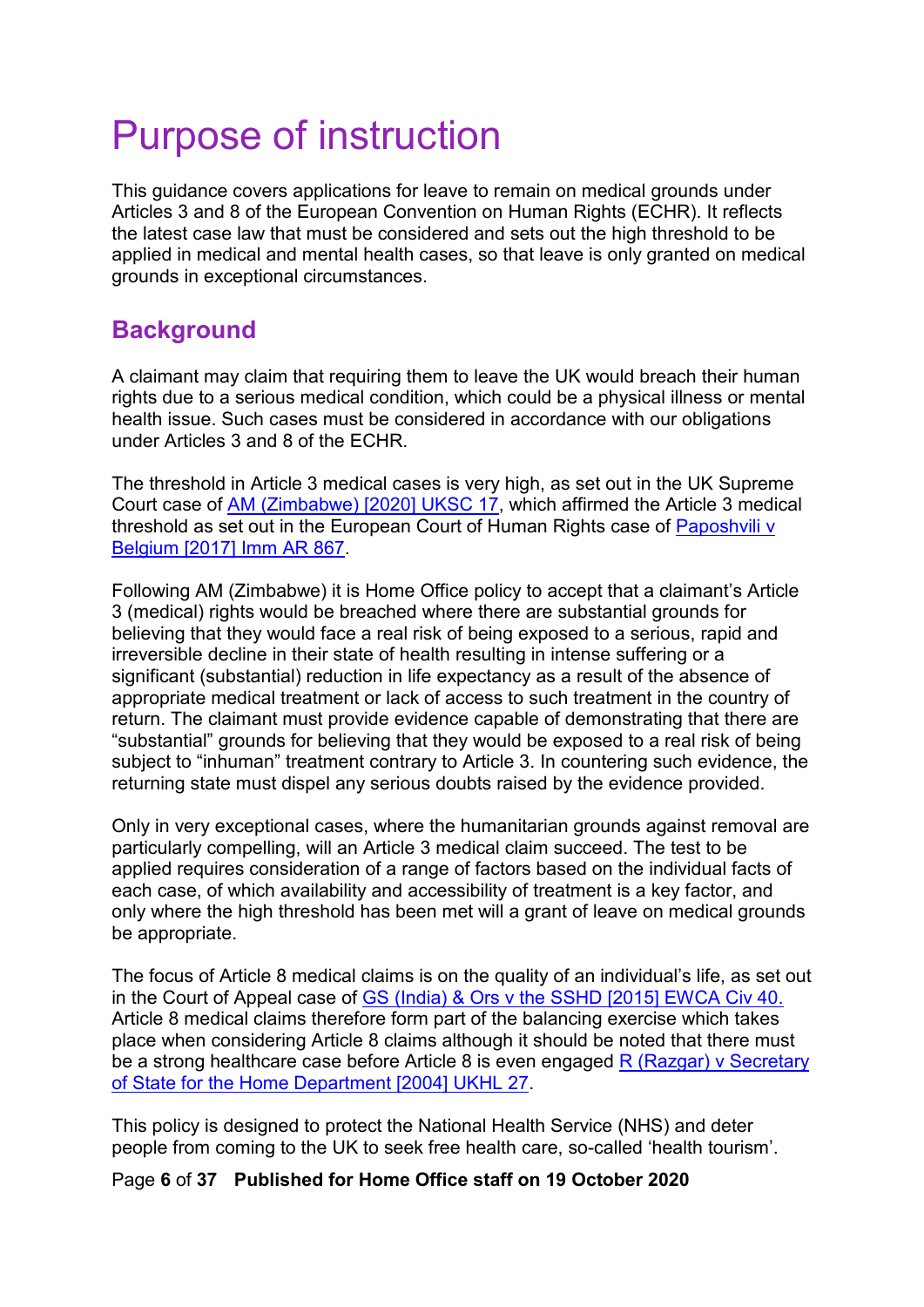Disparities exist between healthcare systems around the world and it would place an intolerable and unrealistic burden on the finite resources available in the NHS if the UK were expected to provide free and unlimited healthcare to all those without a legal right to stay. That is why those who do not qualify to remain under any other provisions of the Immigration Rules are normally expected to leave the UK even where this would be difficult due to a serious physical or mental illness.

# <span id="page-6-0"></span>**Policy intention: medical claims**

The policy intention in considering applications for leave to remain on medical grounds is to balance the needs of claimants who have serious medical conditions with the wider public interest by:

- properly considering medical claims with sensitivity and granting leave outside the Immigration Rules in very exceptional cases, where there is strong medical evidence that removal would breach Article 3 or 8 of the ECHR
- protecting finite NHS resources by removing those who have no right to remain here even where they have a medical condition, if that does not meet the very high threshold that applies in such cases
- ensuring that access to health services does not act as an incentive for migrants to come to the UK illegally for medical treatment (health tourism)

# <span id="page-6-1"></span>**Application in respect of children: medical claims**

When applying this guidance, you must take into account the circumstances of each case and, in particular, the impact of your decision on any child in the UK who is or may be affected by it. For example, a child may be affected by your decision if they are the claimant suffering from the illness, or they are the family member of such a claimant. [Section 55 of the Borders, Citizenship and Immigration Act 2009](http://www.legislation.gov.uk/ukpga/2009/11/section/55) obliges the Secretary of State to take account of the need to safeguard and promote the welfare of children in the UK when carrying out immigration, asylum and nationality functions. All decisions must demonstrate that the child's best interests have been considered as a primary (albeit not necessarily the only) consideration.

The section 55 duty applies whether the child applies in their own right or as the dependant of a parent or guardian. Home Office guidance [Every Child Matters –](https://www.gov.uk/government/publications/every-child-matters-statutory-guidance) [Change for Children](https://www.gov.uk/government/publications/every-child-matters-statutory-guidance) sets out the key principles to take into account in all cases involving a child in the UK.

You must also be vigilant that a child may be at risk of harm and be prepared to refer cases immediately to the safeguarding hub for referral to a relevant safeguarding agency where child protection issues arise.

Page **7** of **37 Published for Home Office staff on 19 October 2020** Where you consider it is appropriate to grant leave to a child based on a medical condition, you must also consider the length of leave to be granted. A decision about the duration of leave granted outside the rules is an immigration function to which [section 55](http://www.legislation.gov.uk/ukpga/2009/11/section/55) applies. The length of leave must be decided on the individual facts of the case. While a grant of 30 months leave will normally be appropriate, leave may be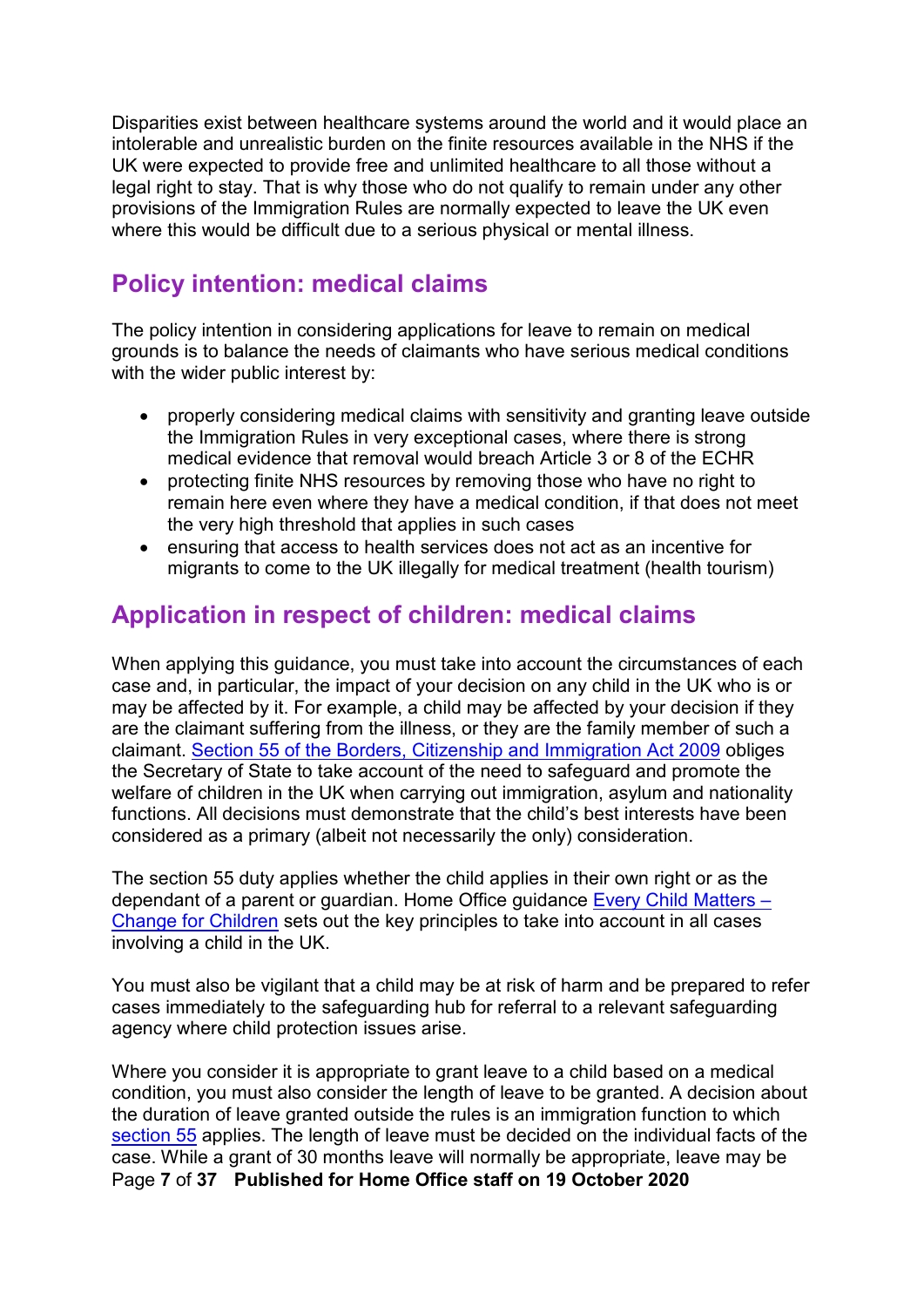granted for shorter or longer periods, including, in particularly compelling circumstances, indefinite leave to remain. You must demonstrate in the decision letter that you have thought about the child's best interests when considering the type and length of leave following a decision to grant leave under this policy. See discretionary leave guidance for details on the duration of leave.

The threshold for a breach of Article 3 in cases involving children is the same high threshold that applies in cases involving adults. However, in R (SQ (Pakistan)) v [Upper Tribunal \(Immigration and Asylum Chamber\) \[2013\] EWCA Civ 1251,](http://www.bailii.org/ew/cases/EWCA/Civ/2013/1251.html) the Court of Appeal noted that the question of whether or not the level of severity is reached to establish an Article 3 claim will depend on the circumstances of the case. Accordingly, the Court of Appeal recognised that there would be circumstances in which the threshold would be reached in relation to a child where it would not be reached in the case of an adult.

In the context of an Article 8 medical claim, Maurice Kay LJ went on to observe in SQ (Pakistan) that the decision in [ZH \(Tanzania\) v SSHD \[2011\] UKSC 4:](http://www.bailii.org/uk/cases/UKSC/2011/4.html)

"…demonstrates the central role of the best interests of a child in an Article 8 case", adding (at paragraph 26), "what this case demonstrates is that in some cases, particularly but not only in relation to children, Article 8 may raise issues separate from Article 3".

The claim was remitted to the Tribunal for further consideration of the child's position.

However, [SQ \(Pakistan\)](http://www.bailii.org/ew/cases/EWCA/Civ/2013/1251.html) also makes plain that even in Article 8 cases involving children, the fact that the child is a health tourist, if that is the case, and indeed the cost of the child's ongoing care to the state, will remain relevant to the proportionality analysis. See paragraph 27, which states:

"On the one hand, MQ can pray in aid his lawful entry and his status as a child with the protection of the ZH approach. On the other hand, he arrived with his serious medical conditions at an advanced stage and although not an unlawful entrant, it will be relevant to consider whether his arrival here was a manifestation of health tourism. If it was, that would fall to be weighed in the balance. After all, this country is under no international obligation always to act as the hospital of the world..."

# **Related content**

**[Contents](#page-1-0)**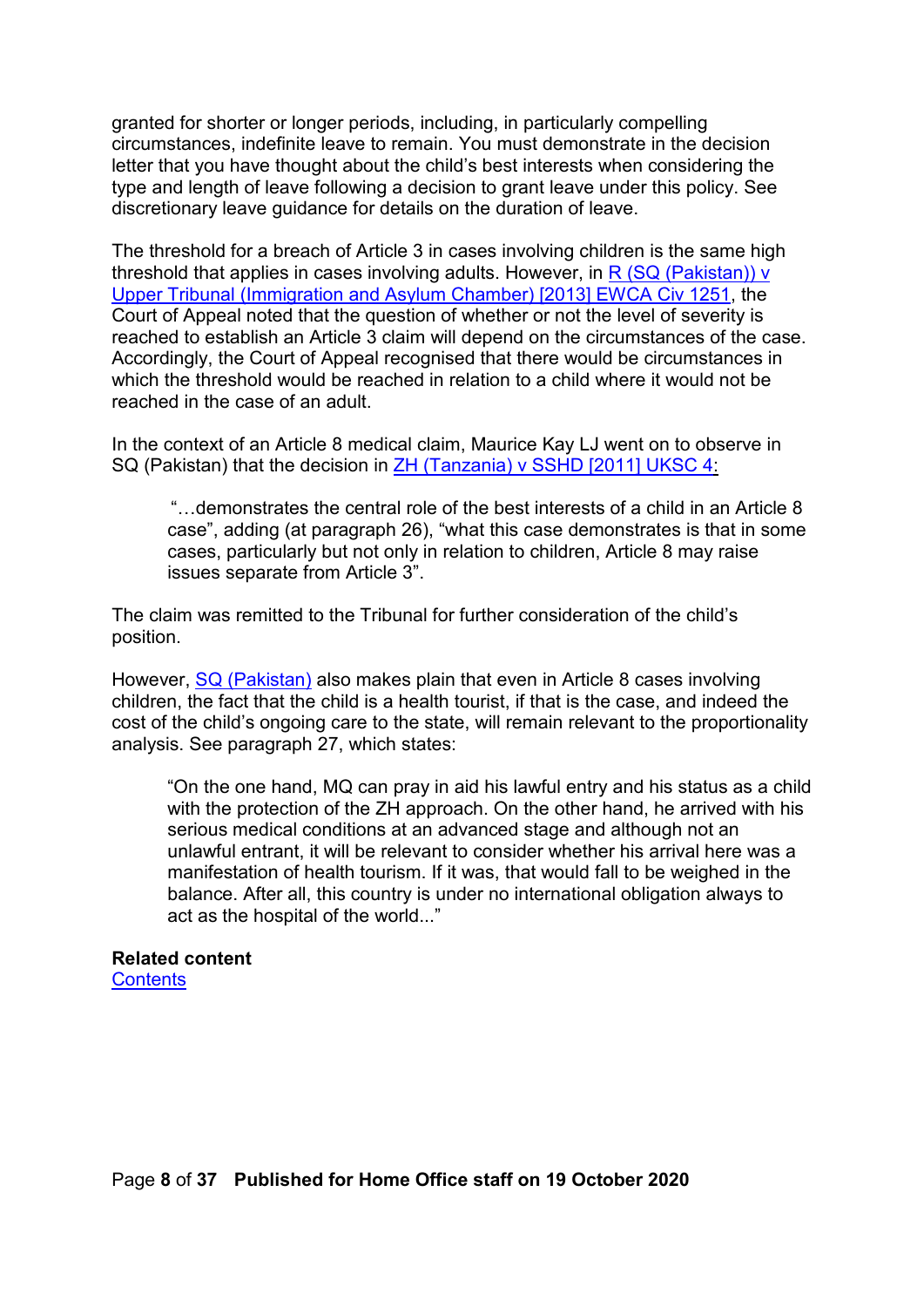# <span id="page-8-0"></span>Relevant legislation and case law

This section sets out the legal framework that applies to the consideration of Article 3 and Article 8 medical and mental health cases.

## <span id="page-8-1"></span>**International law**

The Convention for the Protection of Human Rights and Fundamental Freedoms (commonly referred to as the European Convention on Human Rights (ECHR)) seeks to secure a fair balance between the general interests of society and protection of the claimant's fundamental rights. The articles of particular relevance in medical claims are:

- **Article 3:** provides protection against torture or inhuman or degrading treatment or punishment – in medical claims a claimant may claim that their return would amount to inhuman or degrading treatment, in light of the disparity between medical treatment being received in the UK and that available in the country of proposed return (Article 3 is an absolute, unqualified right)
- **Article 8:** provides that everyone has the right to respect for their private and family life - a claimant's medical condition is relevant to their moral and physical integrity, which is a component of private life (unlike Article 3, Article 8 is a qualified right)

## <span id="page-8-2"></span>**Domestic legislation**

**Section 3(1)** of the [Immigration Act 1971](https://www.legislation.gov.uk/ukpga/1971/77/contents) provides the power to grant leave to enter or remain in the UK and **Section 3(1)(c)** provides powers to impose conditions on that leave.

The [Human Rights Act 1998](http://www.legislation.gov.uk/ukpga/1998/42/schedule/1) incorporated into UK domestic legislation our obligations under the ECHR. It allows cases concerning ECHR rights to be brought in the UK courts.

## <span id="page-8-3"></span>**Important case law**

The following cases are important case law concerning the consideration of medical claims:

[AM \(Zimbabwe\) \[2020\] UKSC 17,](https://www.supremecourt.uk/cases/docs/uksc-2018-0048-judgment.pdf) affirmed the Article 3 medical threshold as that held in [Paposhvili v Belgium \[2017\] Imm AR 867](https://www.refworld.org/cases,ECHR,5859459b4.html) and provided the Supreme Court's interpretative steer which is now the test to follow when considering Medical Claims (Article 3). AM (Zimbabwe) sets out the test and approach for determining whether removal of a claimant from the UK would breach Article 3 of the ECHR as a result of the claimant's medical condition. The Supreme Court's decision is now the leading

### Page **9** of **37 Published for Home Office staff on 19 October 2020**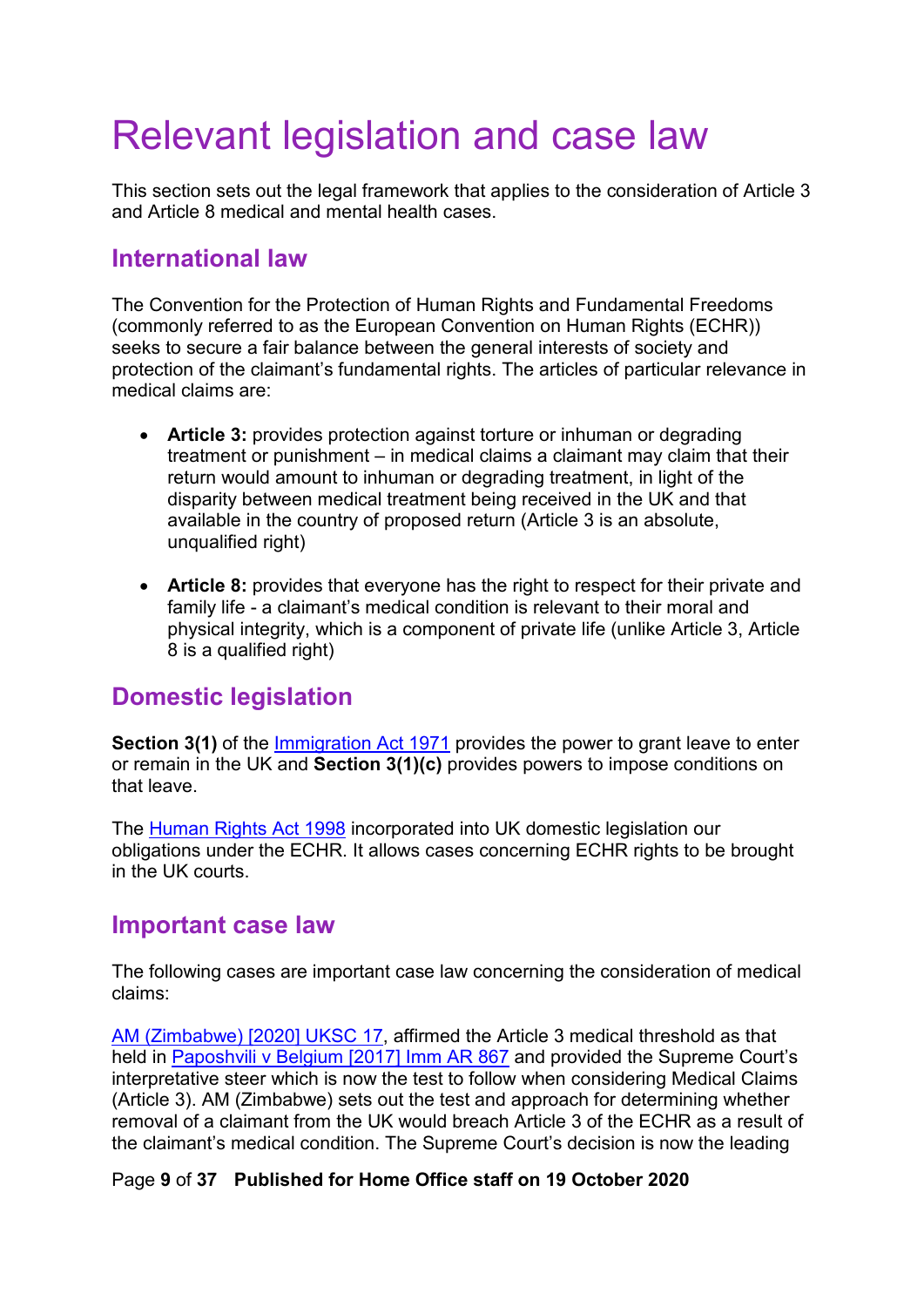authority on the issue of Article 3 medical claims and replaces the previous House of Lords decision of [N \[2005\] UKHL 31.](https://publications.parliament.uk/pa/ld200405/ldjudgmt/jd050505/home-1.htm) There are two elements to determining an Article 3 medical claim: a) the substantive test and b) the procedural obligations. These 2 elements are interlinked and must both be addressed by the Home Office when making a decision in order to prevent a breach of Article 3 on medical grounds.

In [Paposhvili v Belgium \[2017\] Imm AR 867](https://www.refworld.org/cases,ECHR,5859459b4.html) the European Court of Human Rights (ECtHR) clarified its previous approach in [N v UK \(2008\) 47 EHRR 39.](http://www.bailii.org/eu/cases/ECHR/2008/453.html) The ECtHR shifted the boundary of Article 3 protection from those who were about to die in the removing state to those who would face a serious, rapid and irreversible decline in their health leading to intense suffering and/or a significant reduction in their life expectancy either because of the absence of treatment or inaccessibility of treatment in the country of return. The Supreme Court in AM (Zimbabwe) has now endorsed the approach in Paposhvili and so that approach is now binding on UK domestic courts.

[GS \(India\) & Ors v the SSHD \[2015\] EWCA Civ 40\)](http://www.bailii.org/ew/cases/EWCA/Civ/2015/40.html) had reaffirmed the high threshold set in N in Article 3 cases but this has now been replaced and AM (Zimbabwe) is the lead authority on the Article 3 test to be followed. GS also affirmed MM (Zimbabwe) in stating that Article 8 was potentially relevant in a medical case but would only affect the analysis if it could be shown that another element of the claimant's Article 8 rights (family life or an aspect of private life other than health) were also engaged by removal.

[MM \(Zimbabwe\) v SSHD \[2012\] EWCA Civ 279](http://www.bailii.org/ew/cases/EWCA/Civ/2012/279.html) considered the relevance of medical matters to the Article 8 analysis, concluding that such matters would be unlikely to affect the outcome of a case absent of other Article 8 factors in the claimant's favour.

[JA \(Ivory Coast\) and ES \(Tanzania\) v SSHD \[2009\] EWCA Civ 1353](https://www.bailii.org/ew/cases/EWCA/Civ/2009/1353.html) (paragraph 16) referred, in the context of an Article 8 medical claim, to the fact that the UK cannot afford to be the world's healthcare system of choice, stating that in relation to purposes which could interfere with a person's private life:

"Here the prescribed purposes are, or include, the economic wellbeing of the country, which cannot afford to be the world's hospital, and the prior right of a settled population to the benefit of its inevitably finite health resources."

Bensaid v UK – [44599/98 \[2001\] ECHR 82 \(6 February 2001\)](http://www.bailii.org/cgi-bin/markup.cgi?doc=/eu/cases/ECHR/2001/82.html&query=bensaid&method=boolean) recognised that mental health claims could fall within the scope of Articles 3 and 8 of the ECHR.

In [RA \(Sri Lanka\) v SSHD](https://www.bailii.org/ew/cases/EWCA/Civ/2008/1210.html) [2008] EWCA Civ 1210 (paragraph 49), the Court of Appeal held that in Article 3 cases, the same principles apply to mental illness and suicide cases as they do to physical illness cases. Neither the ECtHR in Paposhvili, nor the Supreme Court in AM (Zimbabwe) considered Article 3 mental health medical claims and so did not comment on whether RA (Sri Lanka) was still correct. The principles in AM (Zimbabwe) therefore apply to cases of mental illness and/or suicide risk. It is necessary to consider whether appropriate treatment to reduce the risk of suicide is available and accessible in the receiving country. Treatment may not be accessible if the person is too traumatised by previous hostile actions of the

Page **10** of **37 Published for Home Office staff on 19 October 2020**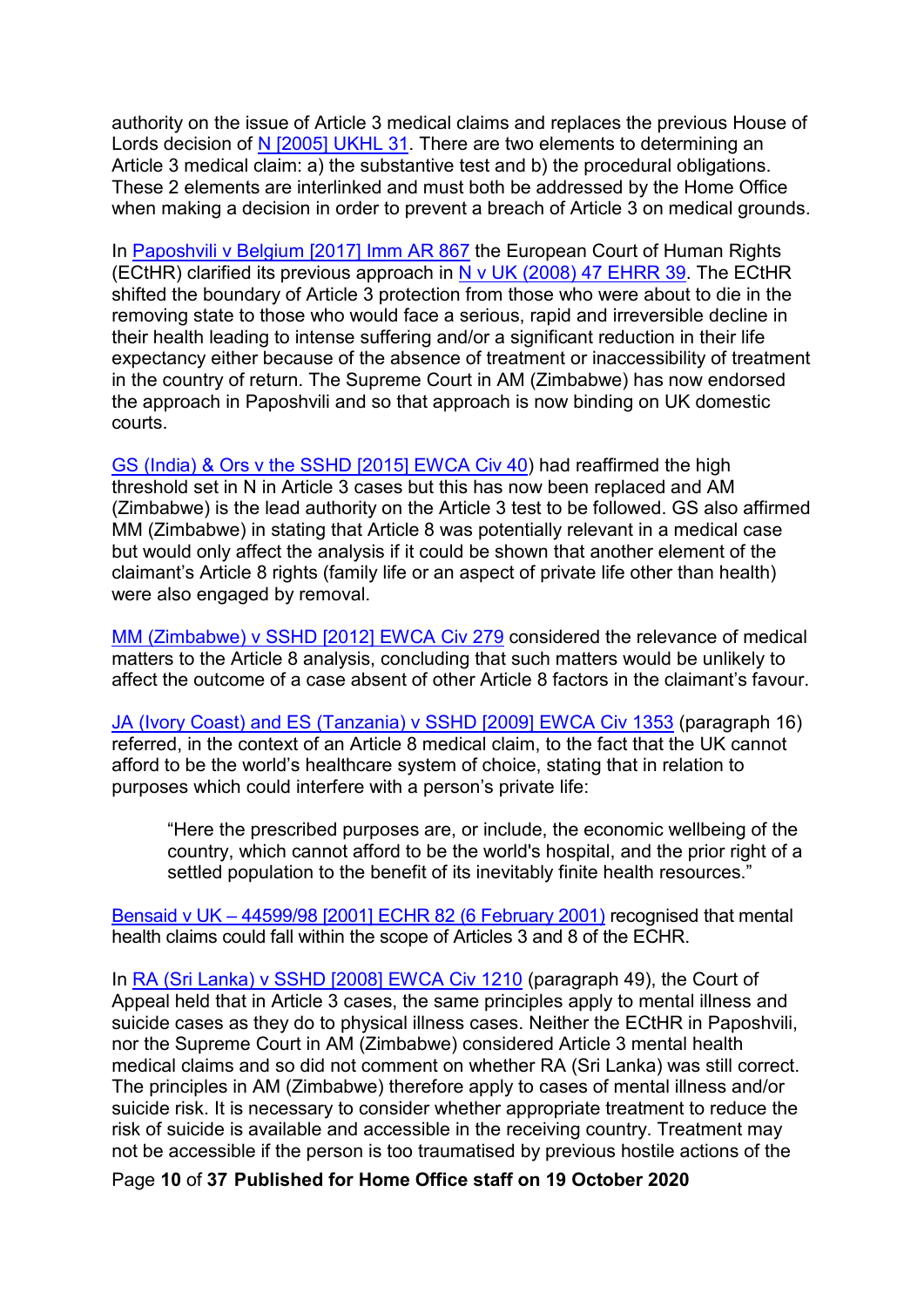receiving state to be able to access it and has no family support to help them to do so (see Y and Z v Secretary of State for the Home Department [2009] EWCA Civ [362\)](https://www.bailii.org/ew/cases/EWCA/Civ/2009/362.html).

**\_\_\_\_\_\_\_\_\_\_\_\_\_\_\_\_\_\_\_\_\_\_\_\_\_\_\_\_\_\_\_\_\_\_\_\_\_\_\_\_\_\_\_\_\_\_\_\_\_\_\_\_\_\_\_\_\_\_\_\_\_\_\_\_\_**

#### **Official sensitive: Start of section**

The information on this page has been removed as it is restricted for internal Home Office use.

**\_\_\_\_\_\_\_\_\_\_\_\_\_\_\_\_\_\_\_\_\_\_\_\_\_\_\_\_\_\_\_\_\_\_\_\_\_\_\_\_\_\_\_\_\_\_\_\_\_\_\_\_\_\_\_\_\_\_\_\_\_\_\_\_\_\_\_**

#### **Official sensitive: End of section**

### <span id="page-10-0"></span>**Medical claims as protection cases case law**

Findings from the Court of Justice of the European Union (CJEU) and the UK Supreme Court's view in the following cases are of particular relevance in relation to claims that medical cases can amount to protection claims:

[MP \(Sri Lanka\) \[2018\] EUECJ C-353/16](https://www.bailii.org/eu/cases/EUECJ/2018/C35316.html) considered a claimant who has in the past been tortured in his country of origin but no longer faces a real risk of torture on return is eligible for 'subsidiary protection' if he faces a real risk of being intentionally deprived, in that country, of appropriate physical and psychological health care. The court confirmed that this was a matter to be determined by national courts.

In [MP\(Sri Lanka\) v Secretary of State for the Home Department; & Anor case \[2016\]](https://www.supremecourt.uk/cases/uksc-2015-0027.html)  [UKSC 32,](https://www.supremecourt.uk/cases/uksc-2015-0027.html) the Supreme Court referred to the CJEU the question of whether Article 2(e), read with Article 15(b) of the Qualification Directive, covers a real risk of serious harm to the physical or psychological health of the claimant if returned to the country of origin, resulting from previous torture or inhuman or degrading treatment for which the country of origin was responsible.

In Abdida (CJEU - [Case C-562/13 Centre public d'action sociale d'Ottignies-Louvain-](http://www.asylumlawdatabase.eu/en/content/cjeu-case-c-56213-centre-public-d%E2%80%99action-sociale-d%E2%80%99ottignies-louvain-la-neuve-v-moussa)[La-Neuve v Moussa Abdida, 18 December 2014\)](http://www.asylumlawdatabase.eu/en/content/cjeu-case-c-56213-centre-public-d%E2%80%99action-sociale-d%E2%80%99ottignies-louvain-la-neuve-v-moussa) the CJEU held that leave on medical grounds does not come within the scope of the Qualification Directive [\(2004/83/EC\)](http://eur-lex.europa.eu/LexUriServ/LexUriServ.do?uri=CELEX:32004L0083:EN:HTML).

In M'Bodj (Mohamed M'Bodj v État belge, C-542/13, European Union: Court of [Justice of the European Union, 18 December 2014\)](http://www.refworld.org/cases,ECJ,54a118ab4.html) the CJEU held that medical cases fall outside the scope of the Qualification Directive [\(2004/83/EC\)](http://eur-lex.europa.eu/LexUriServ/LexUriServ.do?uri=CELEX:32004L0083:EN:HTML).

**Related content [Contents](#page-1-0)** 

Page **11** of **37 Published for Home Office staff on 19 October 2020**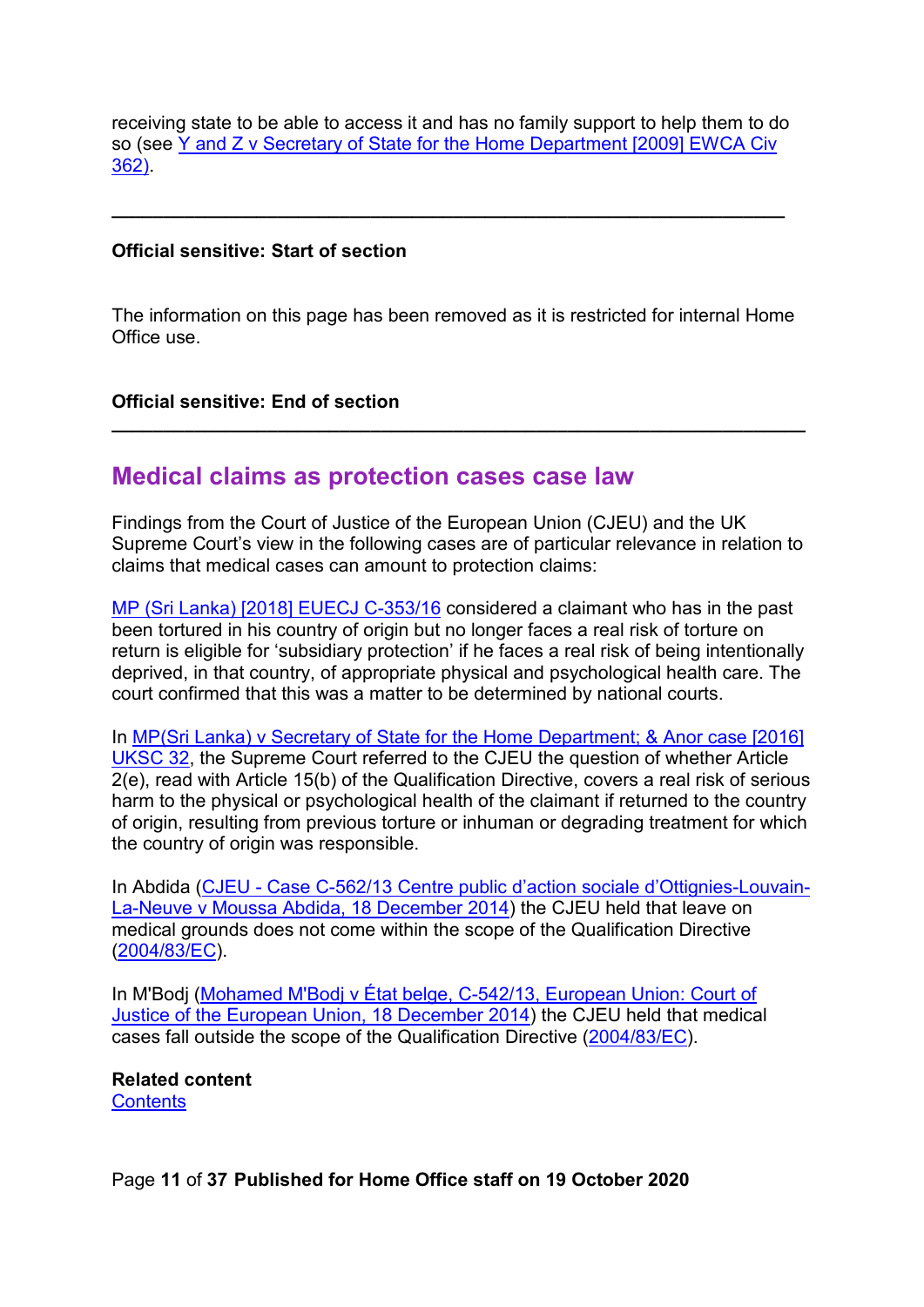# <span id="page-11-0"></span>Applications on medical grounds

This section tells you how claimants must apply for permission to stay in the UK based on human rights grounds for medical reasons outside the Immigration Rules.

Article 3 medical issues raised by a claimant with an outstanding asylum claim, will be considered with that claim and there is no need to make a separate application.

Claimants who make a human rights medical claim in response to enforcement action, for example a deportation notice, do not need to submit an application form.

# <span id="page-11-1"></span>**Application forms**

Claimants can apply for leave to remain on Article 3 or 8 medical grounds by submitting one of the following application forms:

- $FLR(HRO) for medical grounds or ill health$  $FLR(HRO) for medical grounds or ill health$
- $SET(O) SET(O) -$  to apply for indefinite leave to remain (ILR) outside the Immigration Rules on the basis of having completed:
	- o six years Discretionary Leave (DL) (if they were granted DL on or before 8 July 2012)
	- o 10 years DL (if they were granted DL on or after 9 July 2012) or
	- $\circ$  10 years leave outside the Immigration Rules

Article 3 medical applications cannot be made on the [FLR\(DL\)](https://www.gov.uk/government/publications/application-to-extend-stay-or-settle-in-the-uk-form-dl) form.

# <span id="page-11-2"></span>**Applications by letter**

In most cases, you should normally reject applications made by letter as invalid and send the claimant the [appropriate application form](#page-11-1) to complete. Whilst an application can be accepted as invalid a human rights claims could still need to be decided prior to any removal action.

In exceptional circumstances you can accept an application as valid if the letter is submitted with acceptable medical evidence demonstrating the urgency of the application. Evidence is only acceptable if all the following apply:

- it is provided by an appropriate NHS clinician or consultant currently involved in the claimant's care
- it confirms the claimant is gravely ill and
- it confirms the claimant has only weeks to live despite ongoing treatment in the UK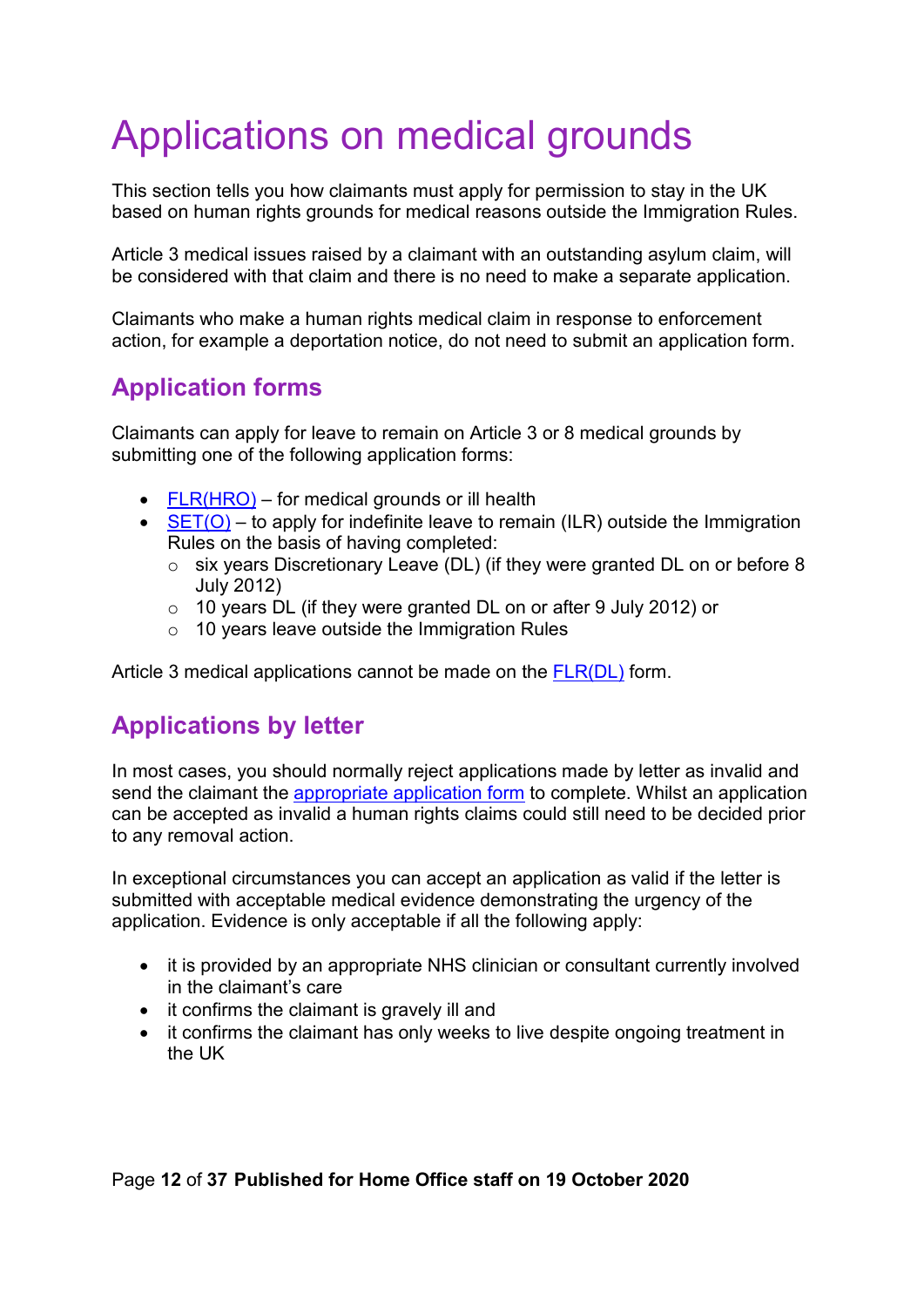# <span id="page-12-0"></span>**Charging: Article 3 only**

Human rights claims based on Article 3 medical grounds, which are considered under the terms of this policy, are fee exempt.

# <span id="page-12-1"></span>**Charging: Articles 3 and 8 mixed applications**

Where a claimant makes an application to remain in the UK on medical grounds in which Article 3 of the ECHR is cited alongside other articles of the ECHR, the whole application will be uncharged provided the claim in respect of Article 3 constitutes a genuine basis of the application and has a realistic prospect of success, when considered against the very high threshold that applies (as set out in this guidance).

Where medical issues have been cited alongside other Article 8 family issues, for example an established private life, and the medical issues do not reach the medical claims threshold, the application must be rejected if payment of the fee for an Article 8 application is not received (following being given the opportunity to make the payment). See [GOV.UK](https://www.gov.uk/government/publications/application-to-extend-stay-in-the-uk-form-flrfp) for the correct private and family life application form.

## <span id="page-12-2"></span>Implied medical claims

There may be cases where a claim on medical grounds is implied rather than explicitly cited by the claimant. This may be referred to in the application or covering letter. To work out whether such a claim has been implied, you must check the application form, covering letter (if any) and supporting documents for the following indicators:

The claimant seeks:

- leave outside the rules (LOTR) or Discretionary Leave (DL) on medical grounds, or to receive medical treatment on the NHS
- the claimant expresses fear of return, is unwilling to return, or wants to remain in the UK because medical facilities in their home country are not:
	- o available
	- o affordable
	- o accessible
	- $\circ$  of the same standard as treatment in the UK
- the claimant refers to death without dignity abroad because medical treatment in their home country is not:
	- o available
	- o affordable
	- o accessible
	- $\circ$  to the same standard as treatment in the UK

#### Page **13** of **37 Published for Home Office staff on 19 October 2020**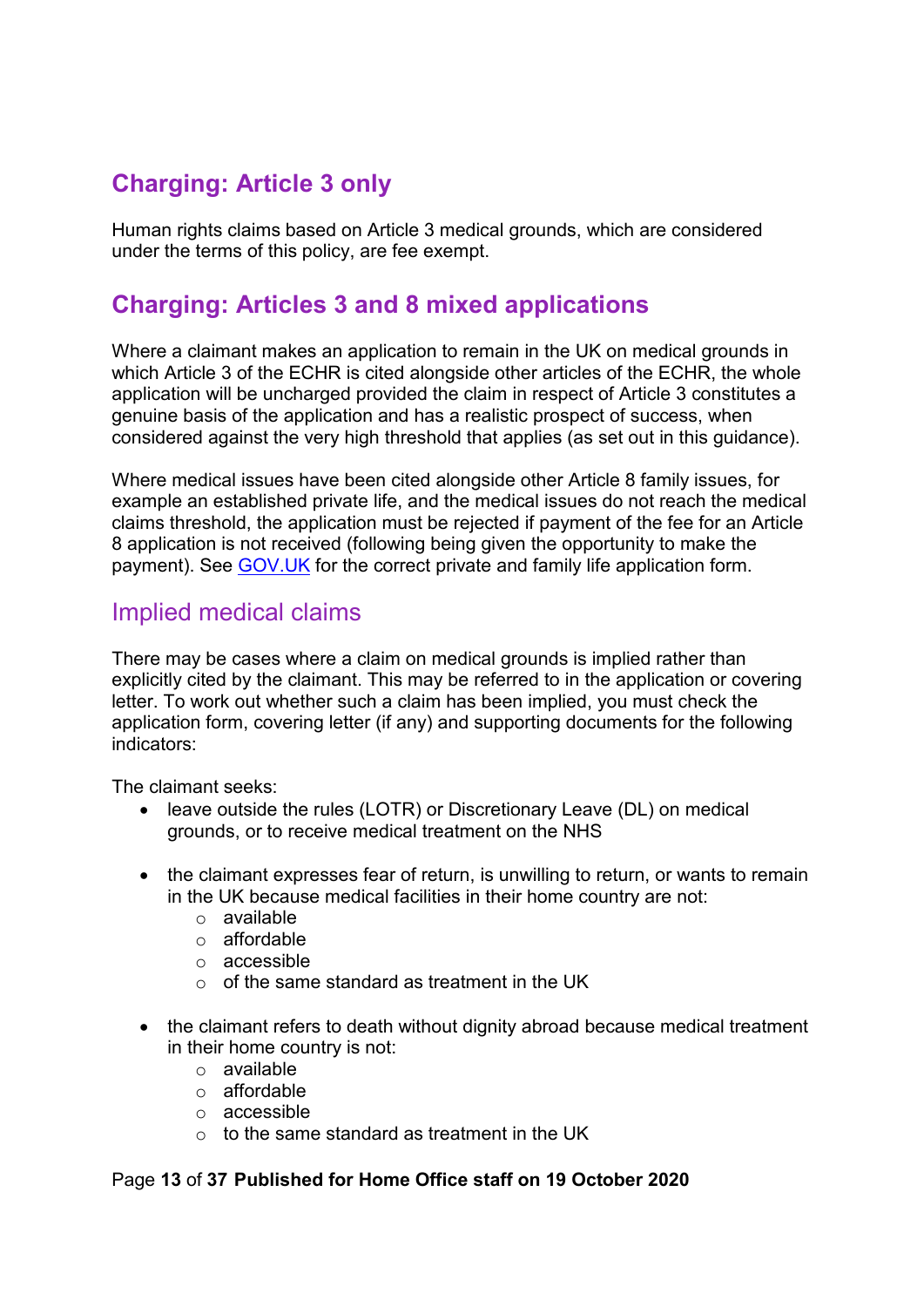- the claimant refers to either:
	- o inhuman and degrading treatment (on medical grounds)
	- o Article 3 and/or Article 8 (medical) [case law](#page-8-0)
- the claimant was previously granted LOTR or DL on medical grounds and asks for further leave on the same basis

You must not disregard an application as a human rights medical claim just because the claimant:

- has not used the terms 'Article 3' or 'Article 8' specifically
- has placed a greater emphasis on Article 8 than Article 3 in their application
- is not in the final stages of a terminal illness
- is under 18 years of age

## <span id="page-13-0"></span>Requesting confirmation

If you think an application is an implied human rights (medical) claim, or it is unclear on what basis the claimant is applying, you may need to ask the claimant or their legal representative to clarify the basis of their claim in writing.

# <span id="page-13-2"></span><span id="page-13-1"></span>**Claims indicating Refugee Convention protection needs**

When a claimant states they cannot access medical treatment in their home country for a reason which falls within the Refugee Convention, for example, being a member of a particular social group, because of their religious beliefs or political opinion or the evidence implies a fear of return for reasons other than those relating to their medical condition, you must:

- send an ASL.1036 'refusal to accept a postal [asylum] claim' letter
- inform the claimant they will need to attend a screening interview and a substantive asylum interview, and provide details of the screening appointment that has been arranged for them
- inform the claimant that the protection claim will not be considered unless or until they make a claim in person in line with the process set out in the ['claim](https://www.gov.uk/claim-asylum/overview)  [asylum in the UK'](https://www.gov.uk/claim-asylum/overview) section on the GOV.UK website and that if they fail to attend the asylum interview, their asylum claim may be treated as withdrawn under paragraph 333C of the Immigration Rules

Page **14** of **37 Published for Home Office staff on 19 October 2020** Where a claimant is critically ill, and there is sufficient medical evidence provided in the application to justify a grant of leave under this policy, you may grant Discretionary Leave (DL). You must still inform the claimant that if they want to pursue an asylum claim they must do so in person, save in exceptional circumstances. Where it would be unreasonable to expect a claimant to travel to the Asylum Intake Unit, they can request screening to be undertaken locally. Such requests should be made directly to the Immigration Compliance and Enforcement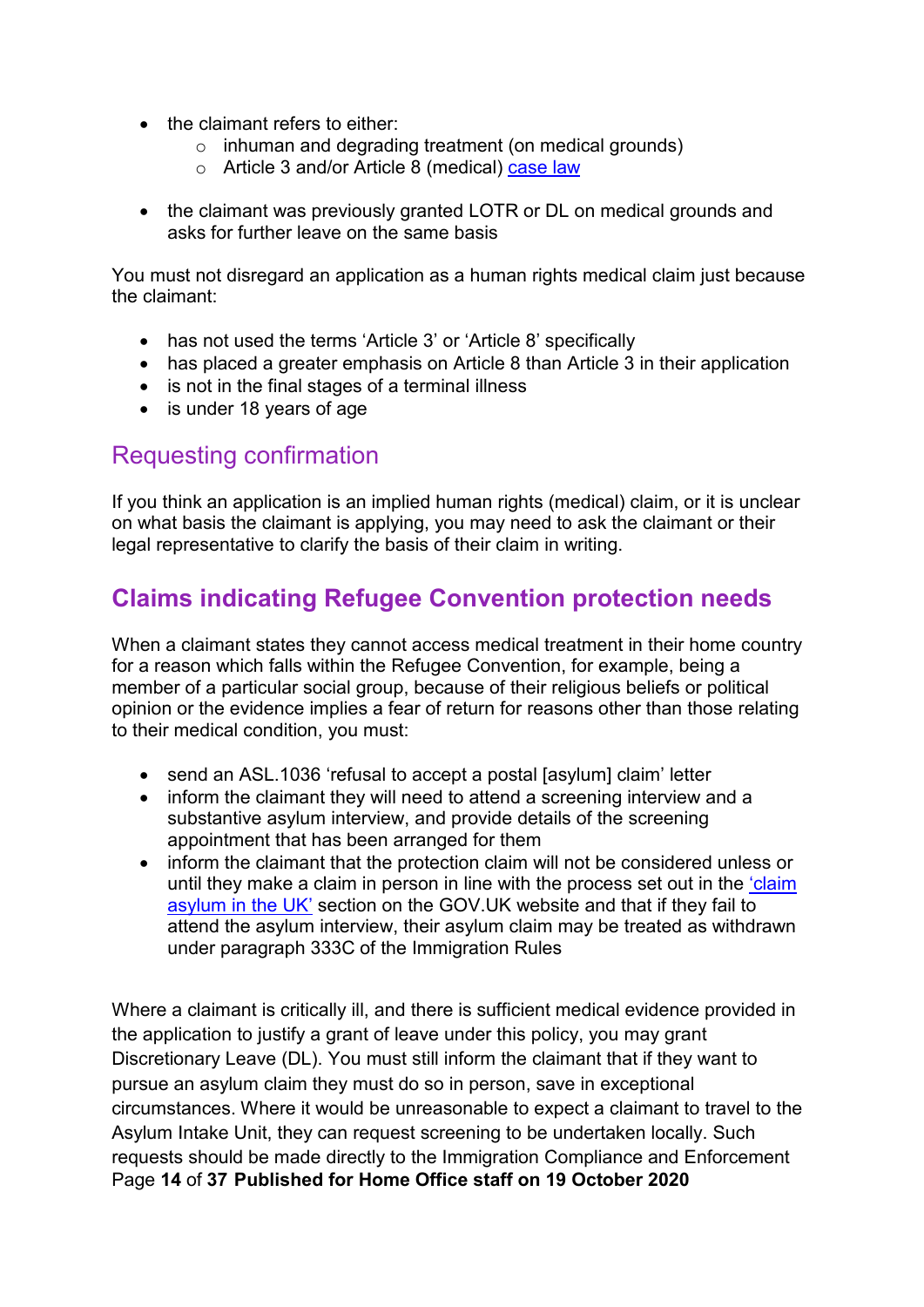(ICE) team, or the local asylum team. Each case will be considered on its individual merits.

# <span id="page-14-0"></span>**Further leave applications**

A claimant who has previously been granted leave based on Article 3 or Article 8 medical grounds is subject to a full case consideration when they make a further application for DL or indefinite leave to remain (ILR). The purpose of this consideration is to decide whether the claimant continues to qualify for leave on the same basis, this means a claimant who has previously been granted DL or LOTR on human rights medical grounds will not necessarily be granted further leave if their circumstances have changed.

# <span id="page-14-1"></span>**Further submissions following the refusal of asylum**

All claimants who have previously been refused asylum must normally make any protection based further submissions in person, in line with the further submissions process. Provision exists under this policy to allow claimants to submit evidence by post, in exceptional circumstances but they must first obtain permission from the Further Submissions Unit (FSU). See [GOV.UK](https://www.gov.uk/submit-new-evidence-asylum-claim) for details on how to contact FSU. See also Further Submissions guidance.

#### **\_\_\_\_\_\_\_\_\_\_\_\_\_\_\_\_\_\_\_\_\_\_\_\_\_\_\_\_\_\_\_\_\_\_\_\_\_\_\_\_\_\_\_\_\_\_\_\_\_\_\_\_\_\_\_\_\_\_\_\_\_\_\_\_\_\_\_ Official Sensitive: Start of section**

The information on this page has been removed as it is restricted for internal Home Office use.

The information on this page has been removed as it is restricted for internal Home Office use.

Page **15** of **37 Published for Home Office staff on 19 October 2020**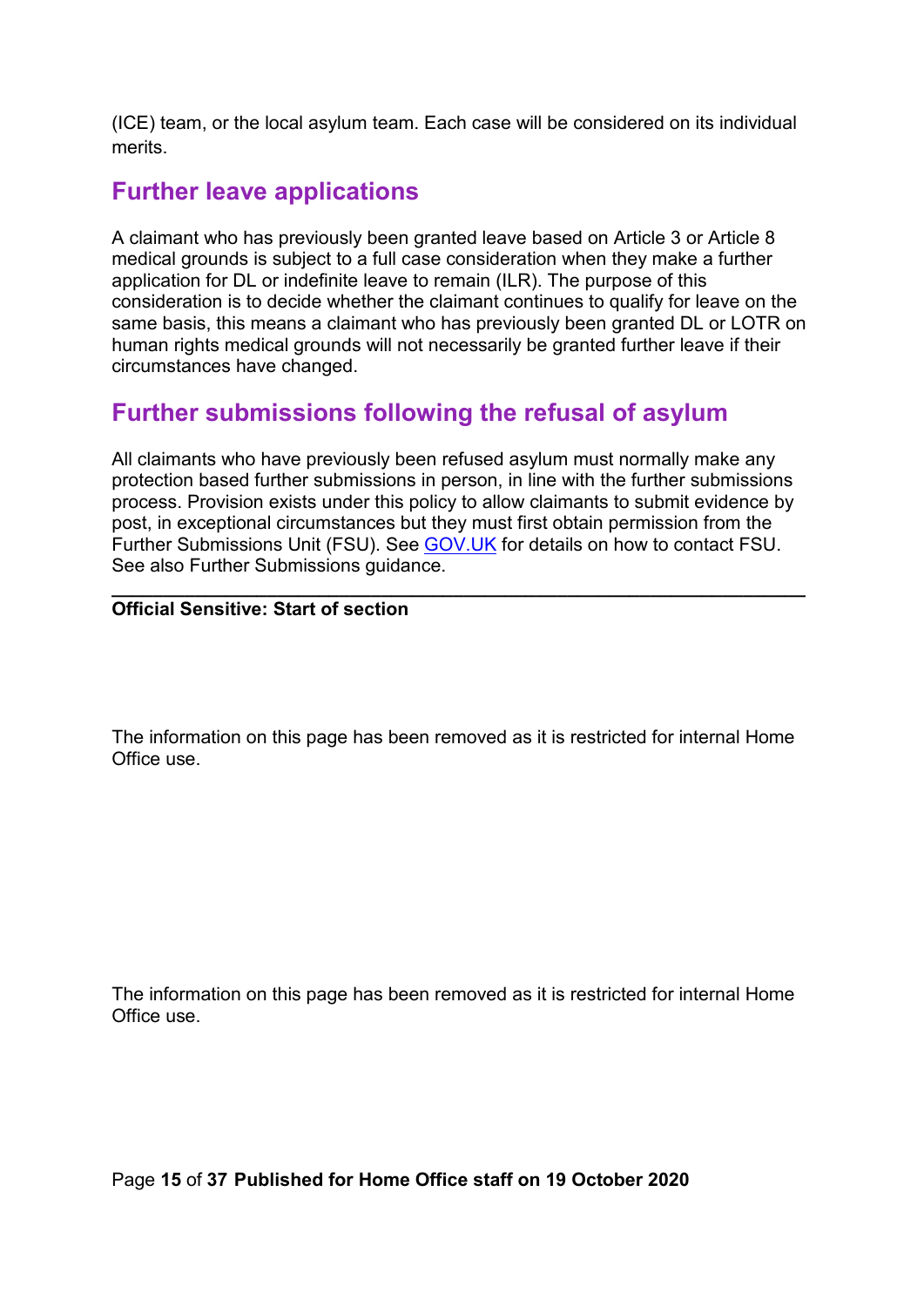The information on this page has been removed as it is restricted for internal Home Office use.

**\_\_\_\_\_\_\_\_\_\_\_\_\_\_\_\_\_\_\_\_\_\_\_\_\_\_\_\_\_\_\_\_\_\_\_\_\_\_\_\_\_\_\_\_\_\_\_\_\_\_\_\_\_\_\_\_\_\_\_\_\_\_\_\_\_\_\_**

### **Official Sensitive: End of section**

**Related content [Contents](#page-1-0)**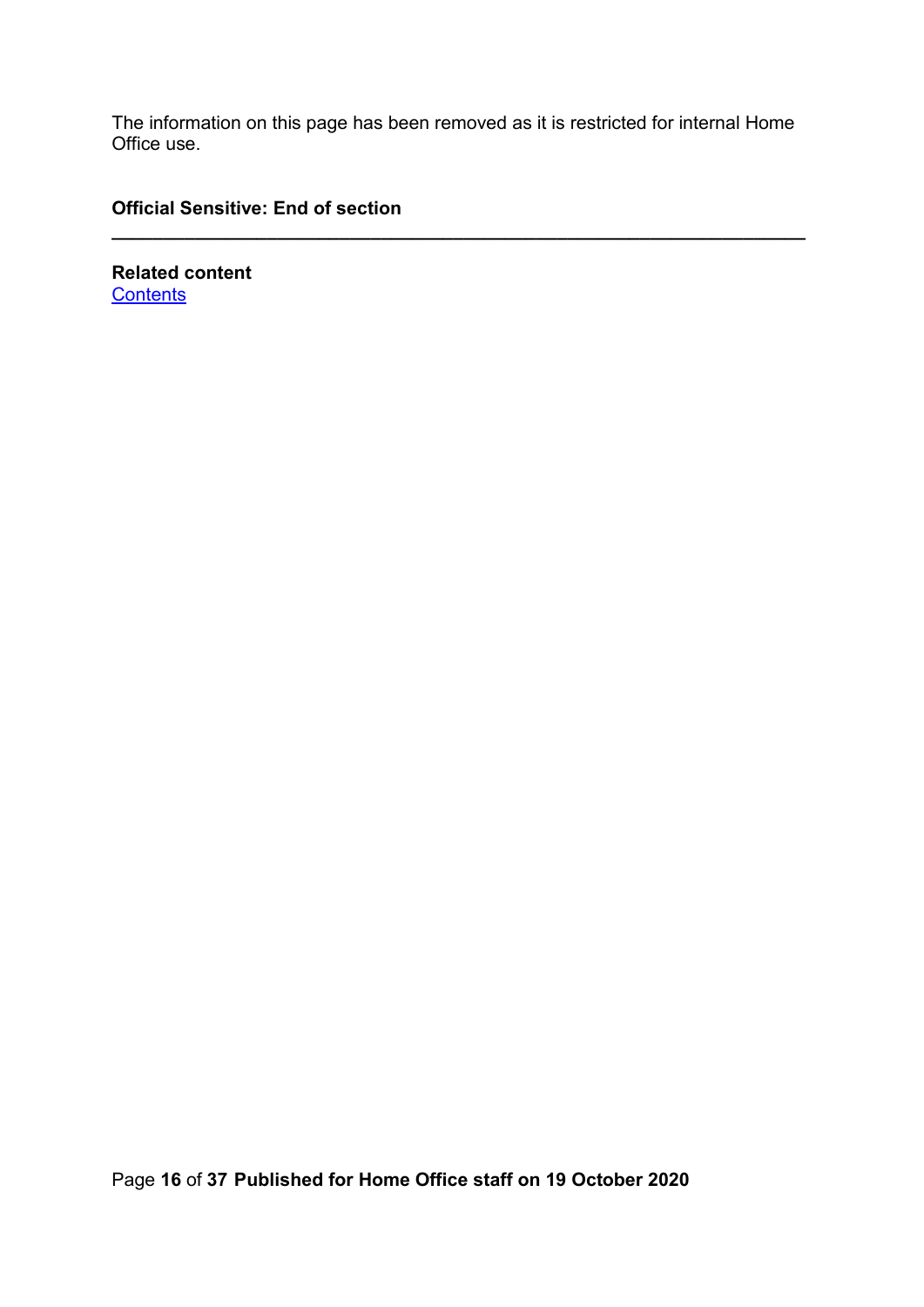# <span id="page-16-0"></span>Considering medical claims

This section tells you how to consider applications for permission to stay in the UK based on medical grounds against the high threshold required in the context of Article 3. Some cases may engage Article 8 as well. See [Article 8: medical cases.](#page-21-2) If the case involves a child – either as a dependant or as the main claimant – you must refer to the section on [application in respect of children: medical cases.](#page-6-1)

In cases involving children who are the dependants of a claimant with a medical condition, you must consider the impact removal would have on the child. Your decision letter must demonstrate that you have considered all the information and evidence provided concerning the best interests of the child in the UK. You must carefully assess the quality of any evidence provided. Original documentary evidence from official or independent sources about the impact on the child will be given more weight in the decision-making process than unsubstantiated assertions that removal is not in a child's best interests.

There is no provision within the Immigration Rules for a claimant to remain in the UK to access, or to continue to access, medical treatment on the NHS. Such claims usually rely on ECHR Article 3 or Article 8. You may see references to Article 2 of the ECHR citing a 'right to life'; however, Article 2 is not relevant in medical cases as this relates to death inflicted deliberately at the hands of the state not the failure of a state to provide adequate healthcare.

## <span id="page-16-1"></span>**Article 3: medical cases**

To engage Article 3 of the ECHR, a claimant must provide evidence that there are substantial grounds for believing that they would face a real risk of being exposed to either a serious, rapid and irreversible decline in their state of health resulting in intense suffering or a significant (substantial) reduction in life expectancy as a result of either the absence of treatment or lack of access to such treatment. If the condition does not reach this threshold the Article 3 medical aspect of the claim must be refused. Less serious conditions may form part of the proportionality analysis under Article 8 but are unlikely to succeed without other factors bringing the claimant within the latter, for example, family life. See [Article 8: medical cases.](#page-21-2)

The threshold in Article 3 medical cases is very high, and is based on the test set out in [AM \(Zimbabwe\) \[2020\] UKSC 17](https://www.supremecourt.uk/cases/docs/uksc-2018-0048-judgment.pdf) which affirmed the Article 3 medical threshold as that held in [Paposhvili](https://www.refworld.org/cases,ECHR,5859459b4.html) and provided the Supreme Court's interpretative steer. The AM (Zimbabwe) judgment departed from the threshold previously established by the House of Lords in [N](https://www.bailii.org/eu/cases/ECHR/2008/453.html) but clarified that it is still a high threshold to meet. Only in 'very exceptional circumstances' would Article 3 be capable of being engaged in a medical case. The claimant must provide reliable evidence which can demonstrate 'substantial' grounds for believing that their case is a 'very exceptional case' because of a 'real risk' of being subject to "inhuman" treatment contrary to Article 3.

### Page **17** of **37 Published for Home Office staff on 19 October 2020**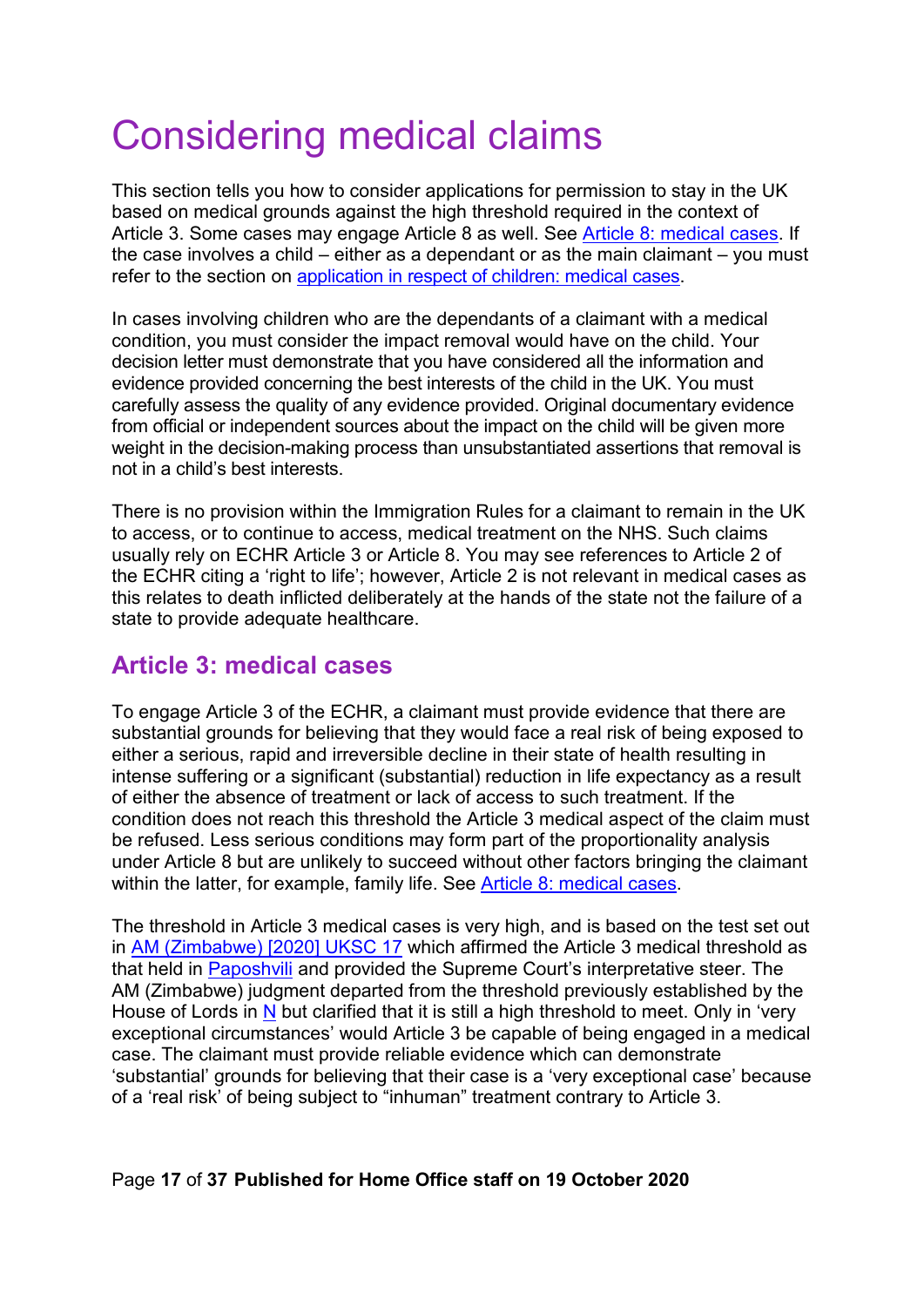# <span id="page-17-0"></span>Substantive test

In order for a claimant to establish that there would be a breach of Article 3 on medical grounds if they were removed from or required to leave the UK, the claimant must show that there are substantial grounds (see step 1 below) for believing that:

- 1) They would face a real risk of being exposed to either:
- a) a serious, rapid and irreversible decline in their state of health resulting in intense suffering, or
- b) a significant reduction in life expectancy ('significant' means 'substantial') and whether a reduction in life expectancy is substantial will depend on the facts of the case

For example, in the cases of a 74 year old and a 24 year old who both have a life expectancy normal for their respective ages (in their country of origin) – if their life expectancies were to be reduced to just two years it might be considered as a substantial reduction for the 24 year old but not the 74 year old.

#### And

- 2) The serious, rapid and irreversible decline in health leading to intense suffering and/or the significant reduction in life expectancy must be as a result of either:
- the absence of appropriate treatment in the receiving country, or
- the lack of access to such treatment

## <span id="page-17-1"></span>Procedural obligations

When establishing whether the substantive test has been met, the following procedural steps must be followed:

### <span id="page-17-2"></span>**Step 1**

The claimant must produce evidence to show that on the face of it there is an infringement of their rights which, if it wasn't challenged, would establish a breach of Article 3 on medical grounds using the substantive test.

To do this they should produce evidence of all of the following:

- their medical condition
- their current treatment for their medical condition
- the likely suitability of any alternate treatment for their medical condition
- the effect that an inability to obtain effective treatment would have on their health

The Supreme Court in [AM \(Zimbabwe\)](https://www.supremecourt.uk/cases/docs/uksc-2018-0048-judgment.pdf) noted that this essentially means that an individual has to establish a prima-facie case of potential infringement i.e. a case which, if not challenged, would establish a breach of Article 3 by reference to the test above. It is for individuals to adduce evidence about their medical condition; current

### Page **18** of **37 Published for Home Office staff on 19 October 2020**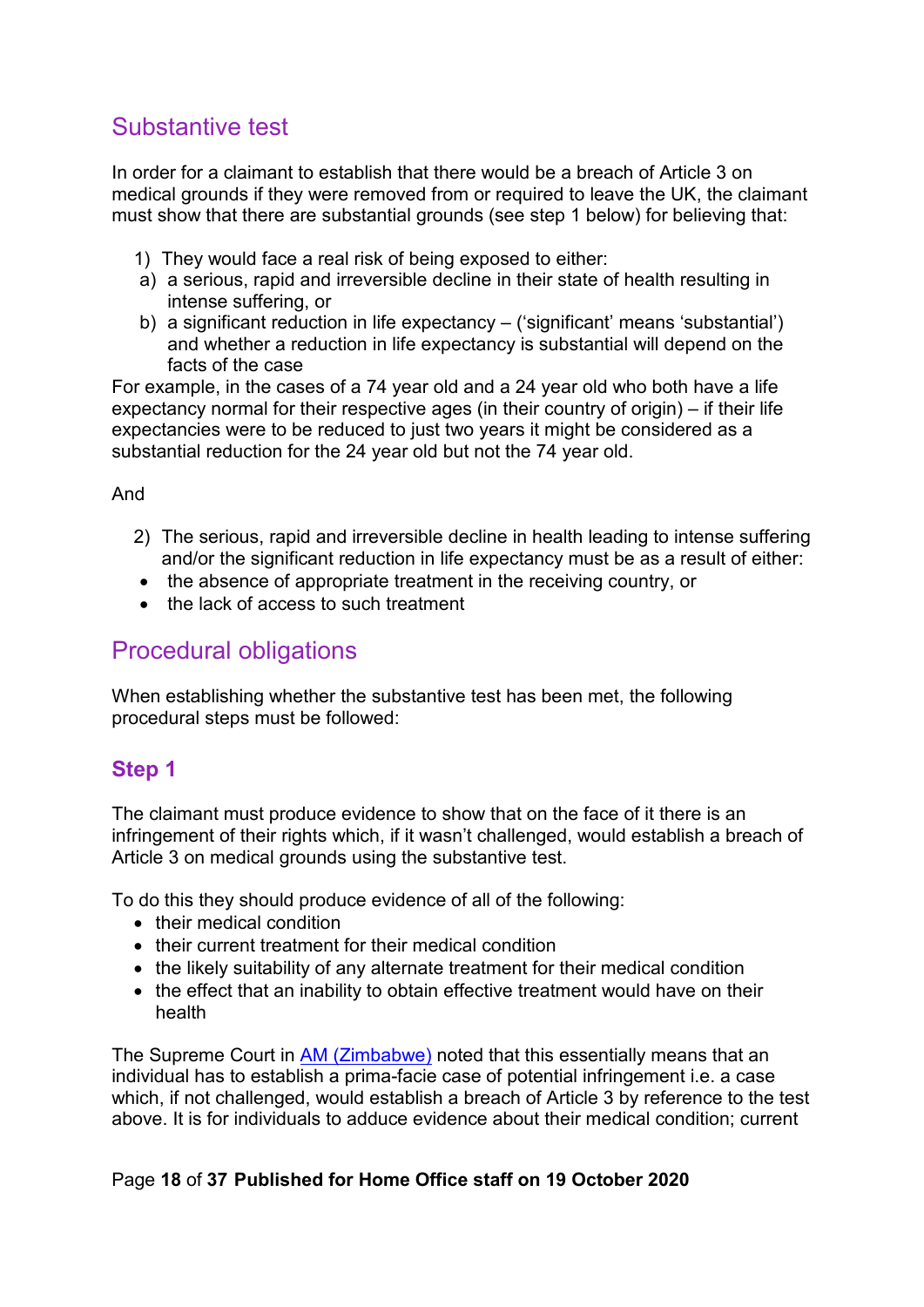treatment; the likely suitability of any other treatment; and the effect of their inability to access it.

### <span id="page-18-0"></span>**Step 2**

Once the claimant has established their initial case (that on the face of it there is an infringement of their rights which, if it wasn't challenged, would establish a breach of Article 3 on medical grounds using the substantive test), (the Home Office) you must investigate any serious doubts about whether they can be safely removed from the UK without breaching Article 3 on medical grounds.

This must be done on a case by case basis, using evidence about the availability and accessibility of treatment in the receiving state to decide:

- whether the care and treatment which is generally available in the receiving state is in practice sufficient to prevent a breach of Article 3, and
- whether care and treatment is accessible, taking into consideration:
	- o cost
	- o the existence of a family/support network, and
	- o geographical location

The Supreme Court in [AM \(Zimbabwe\)](https://www.supremecourt.uk/cases/docs/uksc-2018-0048-judgment.pdf) noted that this essentially means collating evidence about the availability and accessibility of suitable treatment in the receiving state.

### <span id="page-18-1"></span>**Step 3**

After (the Home Office's) your investigation, if serious doubts persist, the UK needs to obtain individual assurances from the receiving state that appropriate treatment would be available and accessible to the claimant.

Individual assurances need only be sought where serious doubts remain about whether they can be safely removed from the UK without breaching Article 3 on medical grounds. Individual cases must first be raised with your Senior Caseworker and then referred to Asylum Policy.

In [AM \(Zimbabwe\),](https://www.supremecourt.uk/cases/docs/uksc-2018-0048-judgment.pdf) the Supreme Court held that the test is a demanding one (paragraph 32) and only a very exceptional case is likely to meet this high threshold. Therefore, only those suffering from very serious medical conditions are likely to be able to show a serious, rapid and irreversible decline in their health resulting in either intense suffering or a substantial decline in their life expectancy caused by a lack of treatment on return resulting from the unavailability or inaccessibility of that treatment.

Each of the limbs of the substantive test need to be satisfied. For example, the test is unlikely to be met in cases where the serious, rapid and irreversible decline in the claimant's health resulting in intense suffering or a significant reduction in life expectancy is not caused by the unavailability or inaccessibility of the required treatment on return. Similarly, the test is unlikely to be met in cases where even

Page **19** of **37 Published for Home Office staff on 19 October 2020**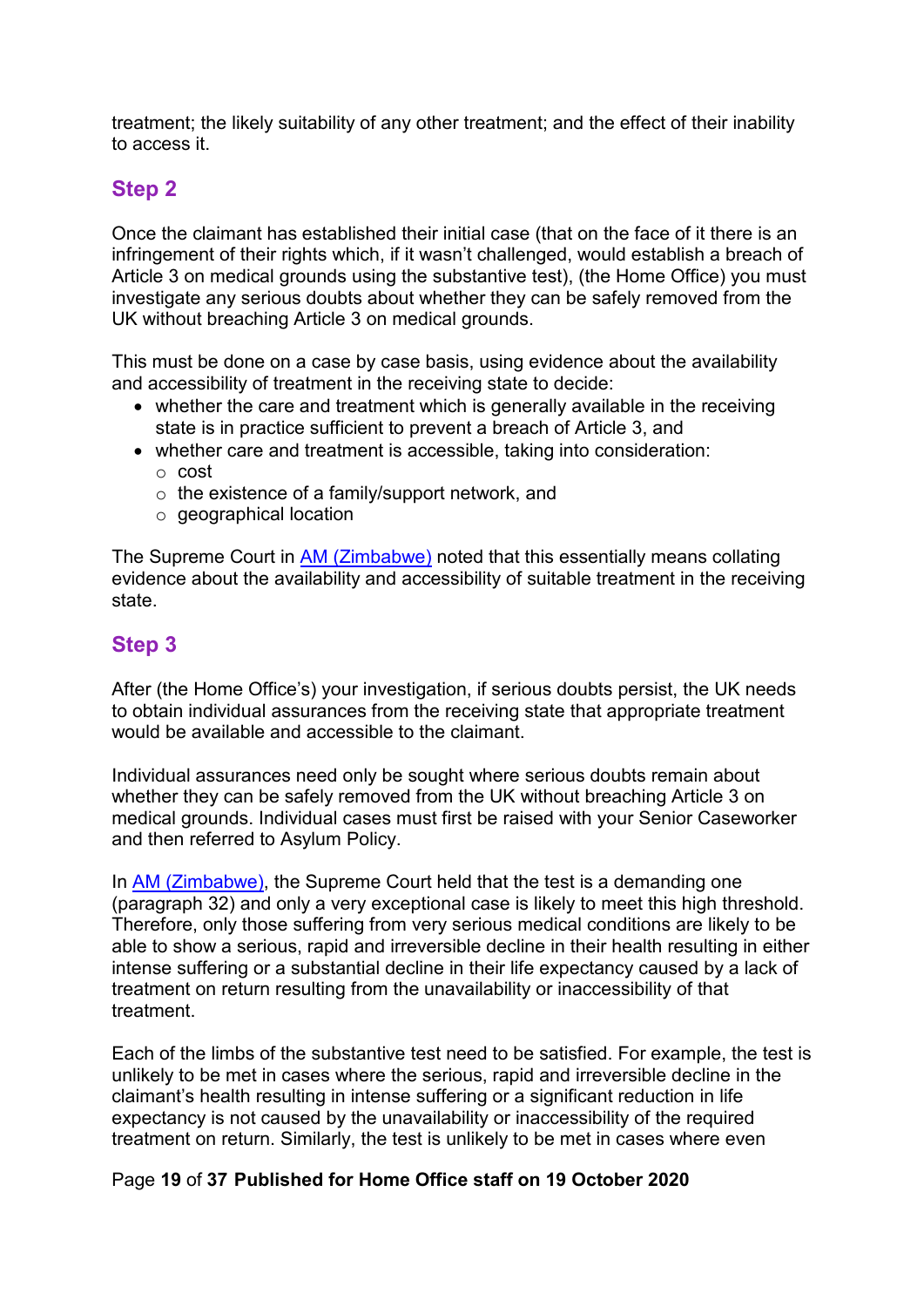though the treatment the claimant needs is either unavailable or inaccessible on return, there is nevertheless no serious rapid and irreversible decline in the claimant's health resulting in intense suffering or a significant reduction in their life expectancy.

## <span id="page-19-0"></span>Assessing the risk facing the claimant on return

When raising a claim, the claimant must produce evidence demonstrating that there are substantial grounds for believing that they would be exposed to a real risk of treatment contrary to Article 3. They must provide documented evidence of their medical condition, from a qualified and certified medical practitioner with responsibility for their care (and with any relevant specialist qualification), with specific details of their condition, the treatment being provided, the prognosis if treatment is sustained, the likely effects of withdrawal of treatment and the likely suitability of any alternate treatment for their medical condition.

If they claim there is inadequate or no medical treatment available in the country of return or that such treatment will be inaccessible, the onus is on the claimant to demonstrate this; therefore the application form must contain relevant and reliable evidence to support their claim. A claimant will need to show that there are substantial grounds for considering there is a real risk of a breach of Article 3, which will necessarily include evidence about lack of availability of treatment on return or lack of access to such treatment.

If you need to request further medical evidence you should usually give the claimant 28 calendar days, in non-detained cases, to reply, see [requesting more medical](#page-32-2)  [evidence.](#page-32-2)

## <span id="page-19-1"></span>Availability and accessibility of treatment

The claimant must provide evidence that the care and medical treatment they require is either not available in the country of return or, where available, that they would lack access to such treatment. Whilst the onus is on them to demonstrate that this is the case, the Supreme Court in [AM \(Zimbabwe\) \[2020\] UKSC 17](https://www.supremecourt.uk/cases/docs/uksc-2018-0048-judgment.pdf) considered:

"while it is for the applicant to adduce evidence about his or her medical condition, current treatment (including the likely suitability of any other treatment) and the effect on him or her of inability to access it, the returning state is better able to collect evidence about the availability and accessibility of suitable treatment in the receiving state." (paragraph 33)

The test to be applied requires consideration of a range of factors based on the individual facts of each case as set out in the [substantive test and procedural](#page-17-0)  [obligations.](#page-17-0) Therefore, unless the claimant has provided evidence that their condition has reached this very high threshold, you do not need to consider issues such as the availability or affordability of treatment or the impact of withdrawing treatment. For example, if the claimant states that they cannot access treatment for a relatively minor ailment, such as an illness or injury that is currently being treated by taking

Page **20** of **37 Published for Home Office staff on 19 October 2020**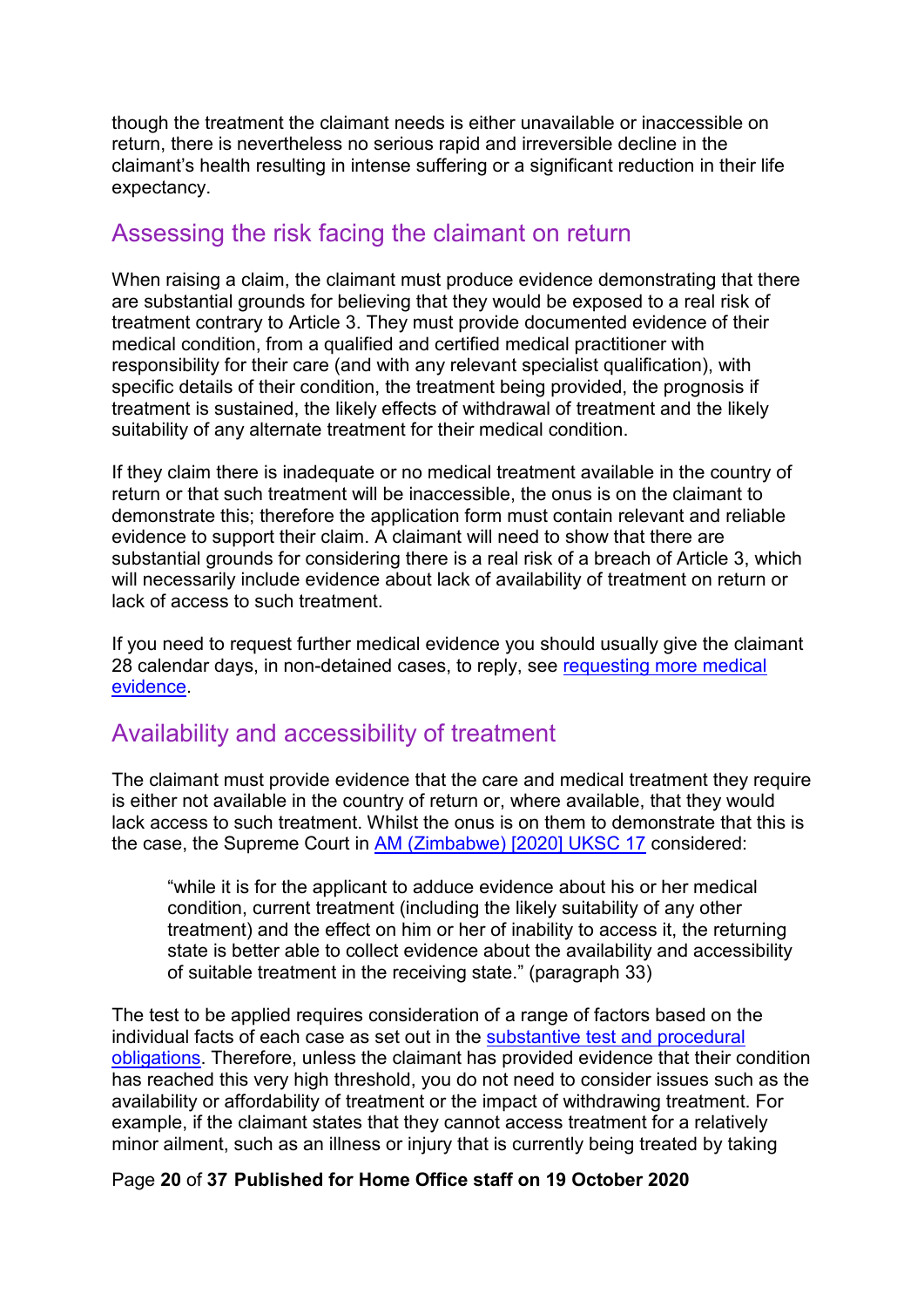painkillers such as Paracetamol, the medical condition will not meet the relevant threshold. See [refusing leave to remain on medical grounds.](#page-34-1)

There is no requirement to show that the claimant will receive equivalent treatment to that which they are receiving in the UK and that which is likely to be available and accessible in their country of return. Instead the relevant consideration is whether, despite the treatment that is available and accessible in the receiving country, the claimant is likely to suffer either a serious, rapid and irreversible decline in their state of health resulting in intense suffering or a substantial reduction in their life expectancy.

Where treatment is available, you will need to consider if it is also accessible to the claimant in terms of costs and location (in relation to where they live) in the country of return, and what support they would have from family and friends. Whether medical treatment and care is accessible will involve consideration, in the round, of the cost of treatment from the state, from domestic and international nongovernmental organisations as well as assistance in obtaining treatment from state and private healthcare providers; support from family or friends in providing care and paying for treatment, and the claimant's own ability to afford treatment.

In assessing if treatment is accessible you will also need to consider any physical obstacles that the claimant may need to overcome to obtain treatment. For example, they may live in a rural part of the country with limited transport options but have to travel to the only hospital that offers the relevant treatment in a city, hundreds of miles away.

You will need to be alert to the fact that if they will not be able to access treatment in their home country for a reason which falls within the Refugee Convention then this might become an asylum claim, see claims indicating Refugee Convention protection [needs.](#page-13-2)

Where treatment is available and accessible it is unlikely that the claim will succeed unless the claimant can demonstrate that they cannot access the treatment in their particular circumstances. If you have established that the relevant treatment is not available or the claimant would lack access to such treatment in the country of return, ultimately you must consider whether the non-availability or lack of access of that treatment is likely to lead to a serious, rapid and irreversible decline in their health resulting in either intense suffering or a substantial reduction in their life expectancy such as to amount to a breach of Article 3 of the ECHR.

### <span id="page-20-0"></span>Obtaining medical country of origin information

Where the claimant has established their initial case, you must investigate any 'serious doubts' about whether they can be safely removed from the UK without breaching Article 3 on medical grounds. Where they have not established their initial case you do no need to consider the availability or accessibility of treatment.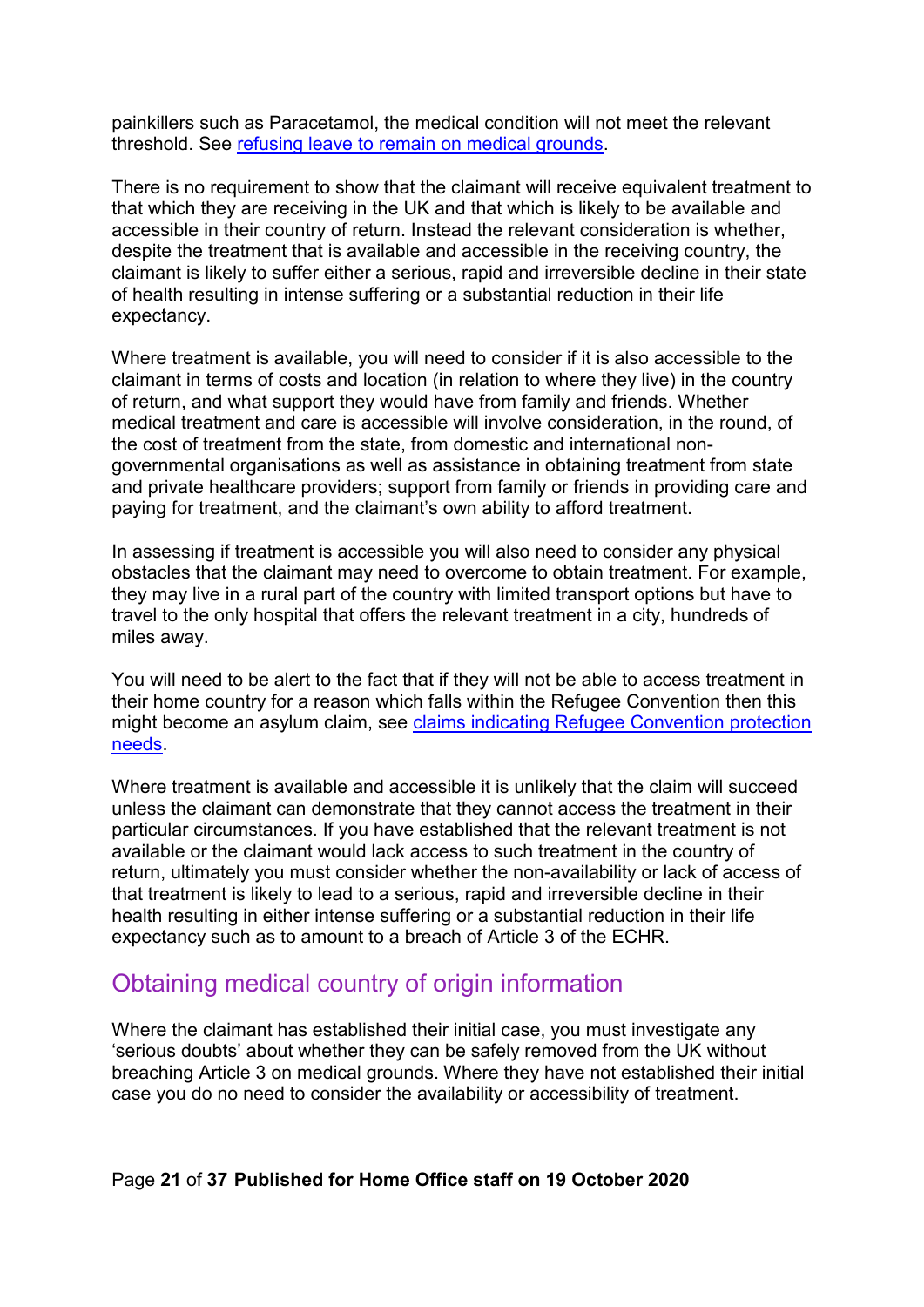To obtain medical country of origin information (COI) to establish whether medical treatment is available or material to assessing its accessibility, you must consult the relevant Country Policy and Information Team (CPIT) products.

You should only contact CPIT if the medical COI you require is not available in existing country products.

#### **\_\_\_\_\_\_\_\_\_\_\_\_\_\_\_\_\_\_\_\_\_\_\_\_\_\_\_\_\_\_\_\_\_\_\_\_\_\_\_\_\_\_\_\_\_\_\_\_\_\_\_\_\_\_\_\_\_\_\_\_\_\_\_ Official Sensitive: Start of section**

The information on this page has been removed as it is restricted for internal Home Office use.

**\_\_\_\_\_\_\_\_\_\_\_\_\_\_\_\_\_\_\_\_\_\_\_\_\_\_\_\_\_\_\_\_\_\_\_\_\_\_\_\_\_\_\_\_\_\_\_\_\_\_\_\_\_\_\_\_\_\_\_\_\_\_\_\_\_\_\_**

#### **Official Sensitive: End of section**

### <span id="page-21-0"></span>Obtaining assurances from the receiving state

The initial burden to demonstrate a breach of Article 3 rests on the claimant. If they have not produced any reliable medical and background or expert evidence to support their claim, or if their evidence can be rebutted to dispel any serious doubts by the available medical country information, there will be no need to obtain assurances from the receiving state.

If, however, serious doubts persist, you may need to obtain individual assurances from the receiving state that appropriate care and treatment would be available and accessible to the claimant concerned to prevent a breach of Article 3. Individual cases must first be raised with your Senior Caseworker and then referred to Asylum Policy. If an asylum claim has been made, it must be ensured that Immigration Rule [339IA](https://www.gov.uk/guidance/immigration-rules/immigration-rules-part-11-asylum) is not breached.

## <span id="page-21-1"></span>Other exceptional circumstances

Exceptional circumstances might in principle arise in other contexts, but the UK Courts have consistently made clear that the threshold is very high and have so far been reluctant to find that this threshold has been met in individual cases. If the claimant's condition or situation does not meet the Article 3 threshold, removal will not breach Article 3. You must consider each case on its individual merits and must refer a decision to grant on this basis to a senior caseworker.

The UK Courts have to date concluded that in most circumstances, a person cannot rely on Article 3 ECHR to avoid return on the basis that they require medical assistance in the UK.

Where the Article 3 test is not met, you must consider whether the claimant's rights under Article 8 of the ECHR would be breached. See [Article 8: medical cases.](#page-21-2)

#### **Related content**

**[Contents](#page-1-0)** 

<span id="page-21-2"></span>Page **22** of **37 Published for Home Office staff on 19 October 2020**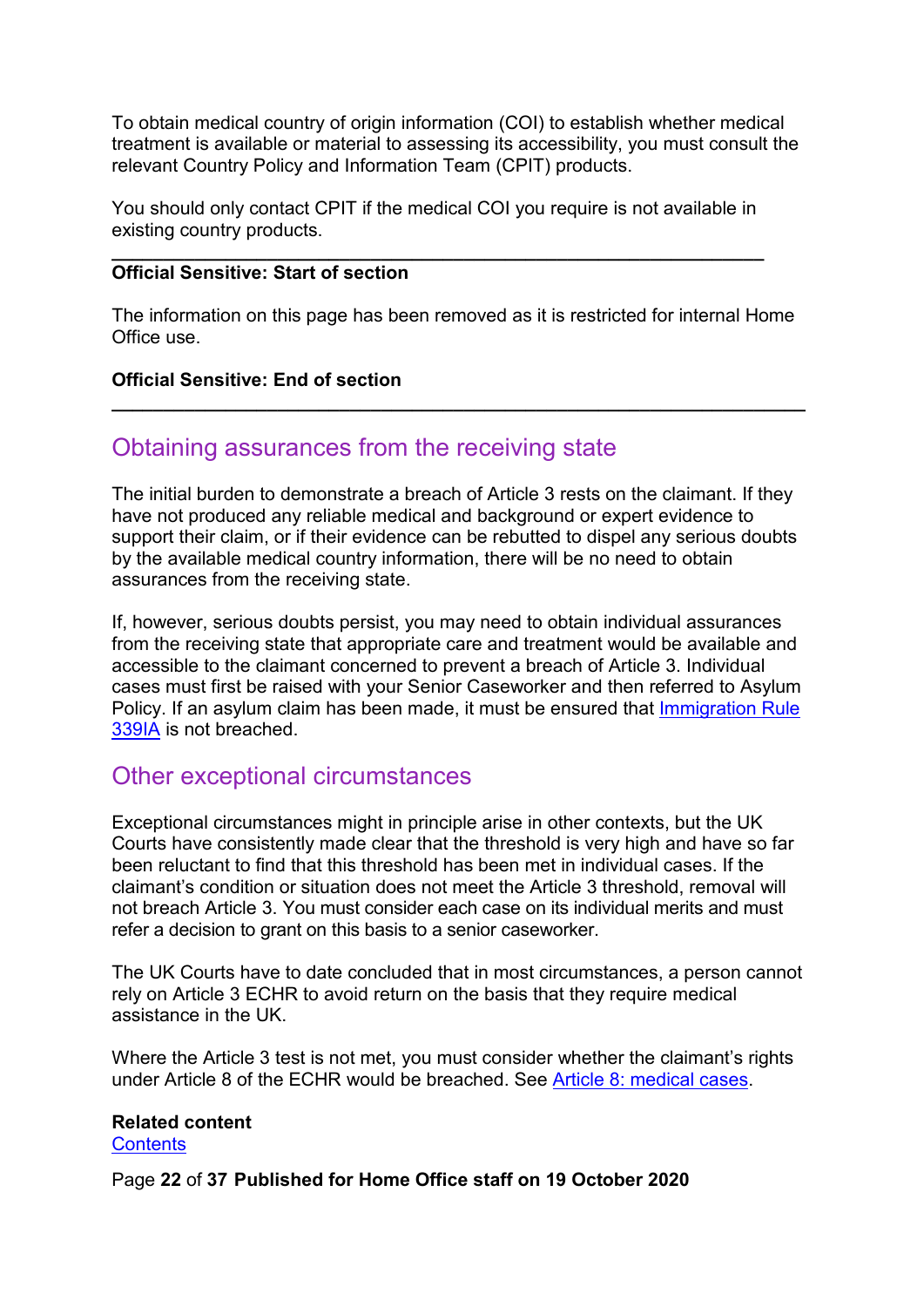# <span id="page-22-0"></span>Article 8: medical cases

This section tells you how to consider claims when Article 8 of the European Convention on Human Rights (ECHR) is raised by a claimant suffering from a medical condition. Article 8 deals with respect for family and private life, which includes a claimant's moral and physical integrity. Article 8 may be raised where a claimant is suffering from a medical condition.

As noted by [Hickinbottom LJ in SL \(St Lucia\)](https://www.bailii.org/ew/cases/EWCA/Civ/2018/1894.html) [2018] EWCA Civ 1894 (at paragraph 27): "article 8 is not article 3 with merely a lower threshold: it does not provide some sort of safety net where a medical case fails to satisfy the article 3 criteria."

The focus of Article 8 medical claims is on the quality of an individual's life, as set out in the Court of Appeal case of [GS \(India\) & Ors v the SSHD \[2015\] EWCA Civ 40.](http://www.bailii.org/ew/cases/EWCA/Civ/2015/40.html) Article 8 medical claims therefore form part of the balancing exercise which takes place when considering Article 8 claims although it should be noted that there must be a strong healthcare case before Article 8 is even engaged.

In [R \(Razgar\) v Secretary of State for the Home Department](http://www.bailii.org/uk/cases/UKHL/2004/27.html) [2004] UKHL 27, Baroness Hale held at paragraph 59 that there has to be a strong healthcare case before Article 8 is engaged and even then, "a fair balance must be struck under article 8(2)".

Further guidance has been provided by the Court of Appeal in [MM \(Zimbabwe\) v](http://www.bailii.org/ew/cases/EWCA/Civ/2012/279.html)  [SSHD \[2012\] EWCA Civ 279,](http://www.bailii.org/ew/cases/EWCA/Civ/2012/279.html) affirmed in [GS \(India\) & Ors v the Secretary of State](http://www.bailii.org/ew/cases/EWCA/Civ/2015/40.html)  [for the Home Department \[2015\] EWCA Civ 40.](http://www.bailii.org/ew/cases/EWCA/Civ/2015/40.html) In these cases, the Court reiterated the principle that the ECHR does not impose any obligation on the contracting states to provide those liable to removal with medical treatment lacking in their 'home countries', and that this applies even where the consequence of removal will be that the claimant's life will be significantly shortened. In [MM \(Zimbabwe\),](http://www.bailii.org/ew/cases/EWCA/Civ/2012/279.html) Moses LJ stated that:

"Although that principle was expressed  $\overline{p}$  and N in relation to Article 3, it is a principle which must apply to Article 8. It makes no sense to refuse to recognise a 'medical care' obligation in relation to Article 3, but to acknowledge it in relation to Article 8."

However, the Court of Appeal went on to confirm that if there are other issues relevant to the Article 8 assessment, for example, long residence or family ties, the claimant's medical condition and their treatment will be relevant to the overall Article 8 proportionality assessment:

"The only case I can foresee where the absence of adequate medical treatment in the country to which a person is to be deported will be relevant to Article 8, is where it is an additional factor to be weighed in the balance, with other factors which themselves engage Article 8. Suppose, in this case, the appellant had established firm family ties in this country, then the availability of continuing medical treatment here, coupled with his dependence on the

Page **23** of **37 Published for Home Office staff on 19 October 2020**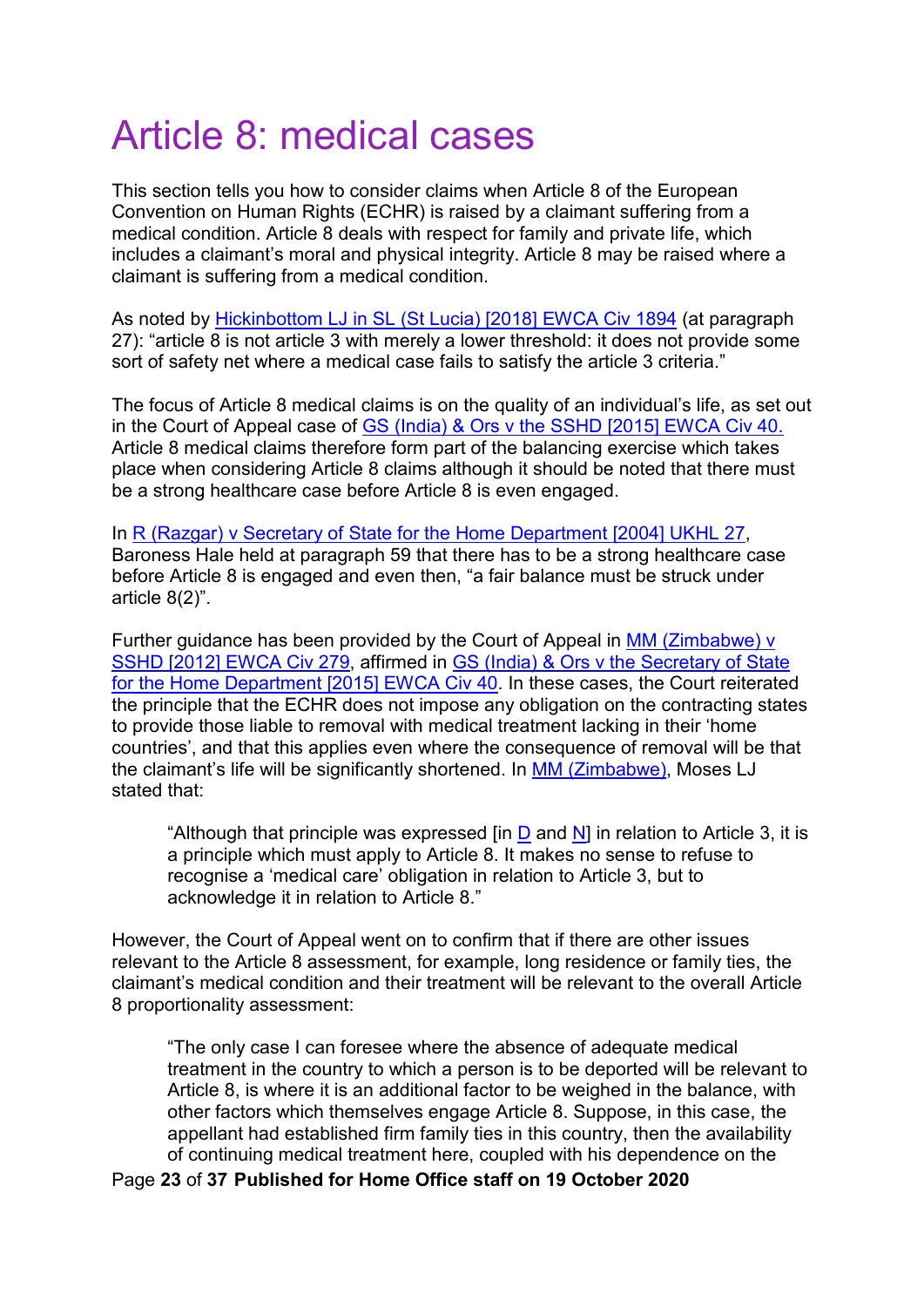family here for support, together establish 'private life' under Article 8. That conclusion would not involve a comparison between medical facilities here and those in Zimbabwe."

This approach was reiterated in [GS \(India\) and Ors v the SSHD \[2015\] EWCA Civ](http://www.bailii.org/ew/cases/EWCA/Civ/2015/40.html)  [40,](http://www.bailii.org/ew/cases/EWCA/Civ/2015/40.html) Lord Justice Laws stating:

"If the Article 3 claim fails... Article 8 cannot prosper without some separate or additional factual element which brings the case within the Article 8 paradigm".

Lord Justice Underhill stated further:

"The absence or inadequacy of medical treatment, even life-preserving treatment, in the country of return, cannot be relied upon at all as a factor engaging Article 8: if that is all there is, the claim must fail. Secondly, where Article 8 is engaged by other factors, the fact that the claimant is receiving medical treatment in this country which may not be available in the country of return may be a factor in the proportionality exercise, but that factor cannot be treated as by itself giving rise to a breach since that would contravene the 'no obligation to treat' principle."

In addition, the Courts have suggested that the fact that a claimant is a 'health tourist', that is someone whose medical condition existed before they came to the UK, and who came to the UK with the deliberate intention of seeking treatment for that same condition, is relevant to the Article 8 assessment. In these circumstances, removal is likely to be proportionate.

In summary, in most cases concerning adults, in the absence of other factors which themselves engage Article 8 for example, lengthy residence or family ties, it is unlikely that Article 8 will be engaged when considering a health case. See [application in respect of children: medical cases](#page-6-1) for further guidance on Article 8 consideration as part of a medical claim involving children. However, the medical condition and any treatment being received are relevant to a holistic Article 8 assessment where other family or private life matters are raised, for example private life, long residence or family ties in the UK. This does not mean that leave should be granted in these circumstances, simply that the condition and treatment must form part of the Article 8 proportionality assessment. The relevant caselaw is [MM](http://www.bailii.org/ew/cases/EWCA/Civ/2012/279.html)  [\(Zimbabwe\) v SSHD \[2012\] EWCA Civ 279](http://www.bailii.org/ew/cases/EWCA/Civ/2012/279.html) and [GS \(India\) & Ors v the SSHD \[2015\]](http://www.bailii.org/ew/cases/EWCA/Civ/2015/40.html)  [EWCA Civ 40\)](http://www.bailii.org/ew/cases/EWCA/Civ/2015/40.html).

See also [considering a short period of leave in post-transplant](#page-25-1) cases. It may be necessary to grant a short period of leave to enable the claimant to access suitable post-operative care.

**Related content [Contents](#page-1-0)** 

Page **24** of **37 Published for Home Office staff on 19 October 2020**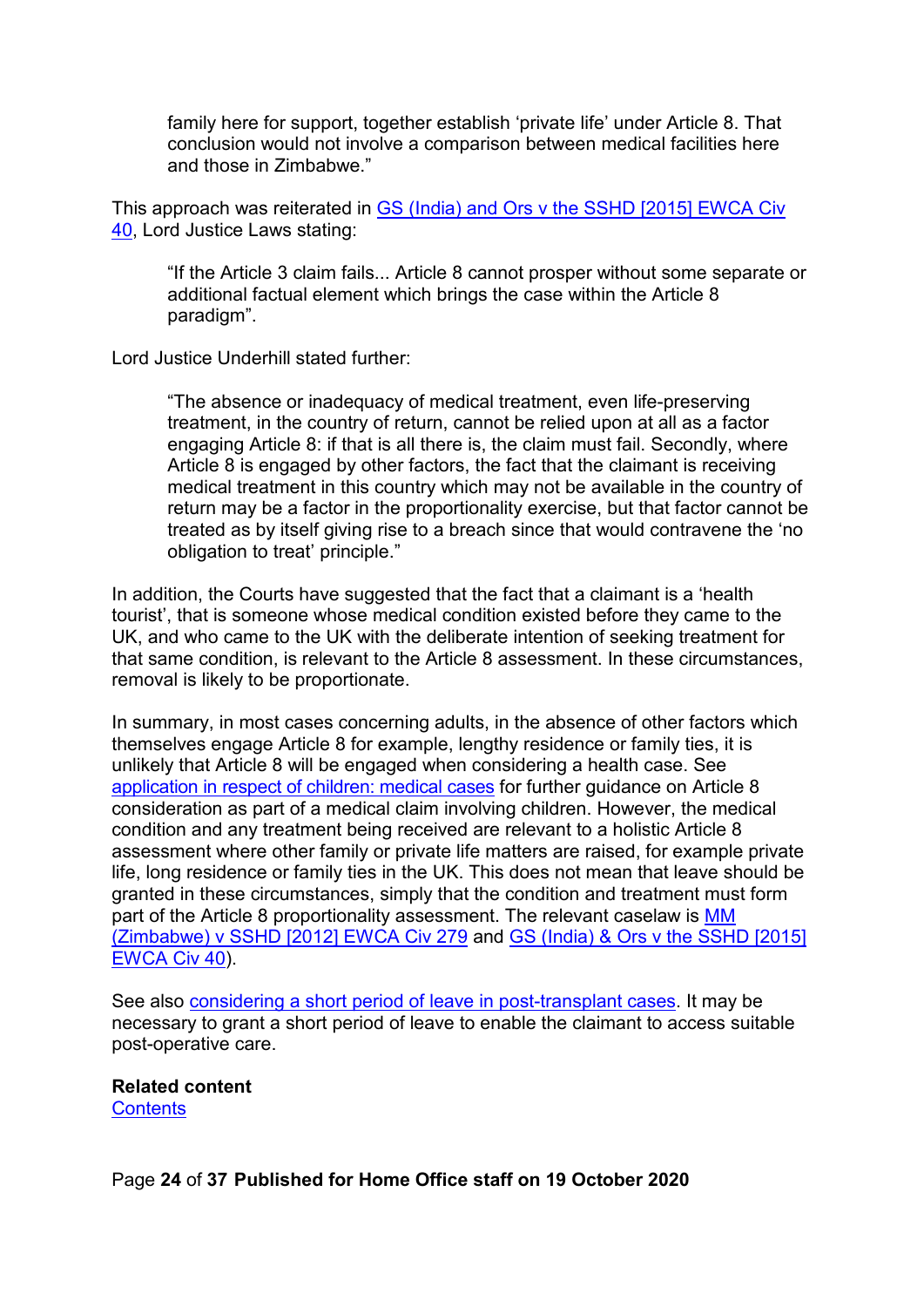# <span id="page-24-0"></span>Transplant cases

This section tells you how to consider cases involving organ transplants. Such cases are likely to engage both ECHR Articles 3 and 8 and will generally fall into 2 categories:

- pre-transplant when the claimant is waiting for an organ transplant
- post-transplant where the claimant has received an organ transplant in the UK and may be receiving follow up treatment

## <span id="page-24-1"></span>**Pre-transplant cases**

A claimant may claim that having been promised an organ transplant or having been accepted onto a waiting list for a transplant, that removal will breach their rights under Articles 3 and 8 of the ECHR. The fact that a claimant has been accepted in principle for an organ transplant is a factor you must take into account when considering the claim. In GS & [Others,](http://www.bailii.org/ew/cases/EWCA/Civ/2015/40.html) LJ Laws stated that:

"Where there is a real possibility of a transplant in the near future, there may be a question whether ... removal from the UK before it was carried out would violate Article 3 on the specific footing that to deprive [a person] of such an imminent and transformative medical recourse amounts to inhumane treatment."

However, as there can never be any guarantee of an organ becoming available, acceptance onto a transplant waiting list is unlikely to be a determinative factor that will lead to a grant of leave. NHS organ selection and allocation policies set out who is eligible to receive a donated organ, categorised as group 1 and group 2 patients.

This prioritises those on the transplant list who are ordinarily resident in the UK. Organs donated are first allocated to group 1 and only to group 2 if there is no suitable group 1 patient in the UK. Those who are not 'ordinarily' resident in the UK fall into the second group of eligible recipients as far as the NHS waiting list for organ transplants is concerned.

You must therefore consider the claimant's current medical condition in line with this NHS guidance, see section on high threshold [NHS transplant selection and](https://www.odt.nhs.uk/transplantation/tools-policies-and-guidance/policies-and-guidance/)  [allocation policies and guidance.](https://www.odt.nhs.uk/transplantation/tools-policies-and-guidance/policies-and-guidance/) It is unlikely that a claimant currently waiting for a transplant will meet the required threshold unless their condition has deteriorated to such a point that they are in the critical stages of their illness.

If a specific donor has been identified, for example a family member currently in the UK and the claimant has provided evidence that the transplant is likely to take place in the near future and could not take place in their country of origin; you must consider granting a period of leave to enable the transplant to take place. You must also consider whether evidence has been provided that indicates the procedure must take place in the UK. For example, if the donor is currently located in the country to

#### Page **25** of **37 Published for Home Office staff on 19 October 2020**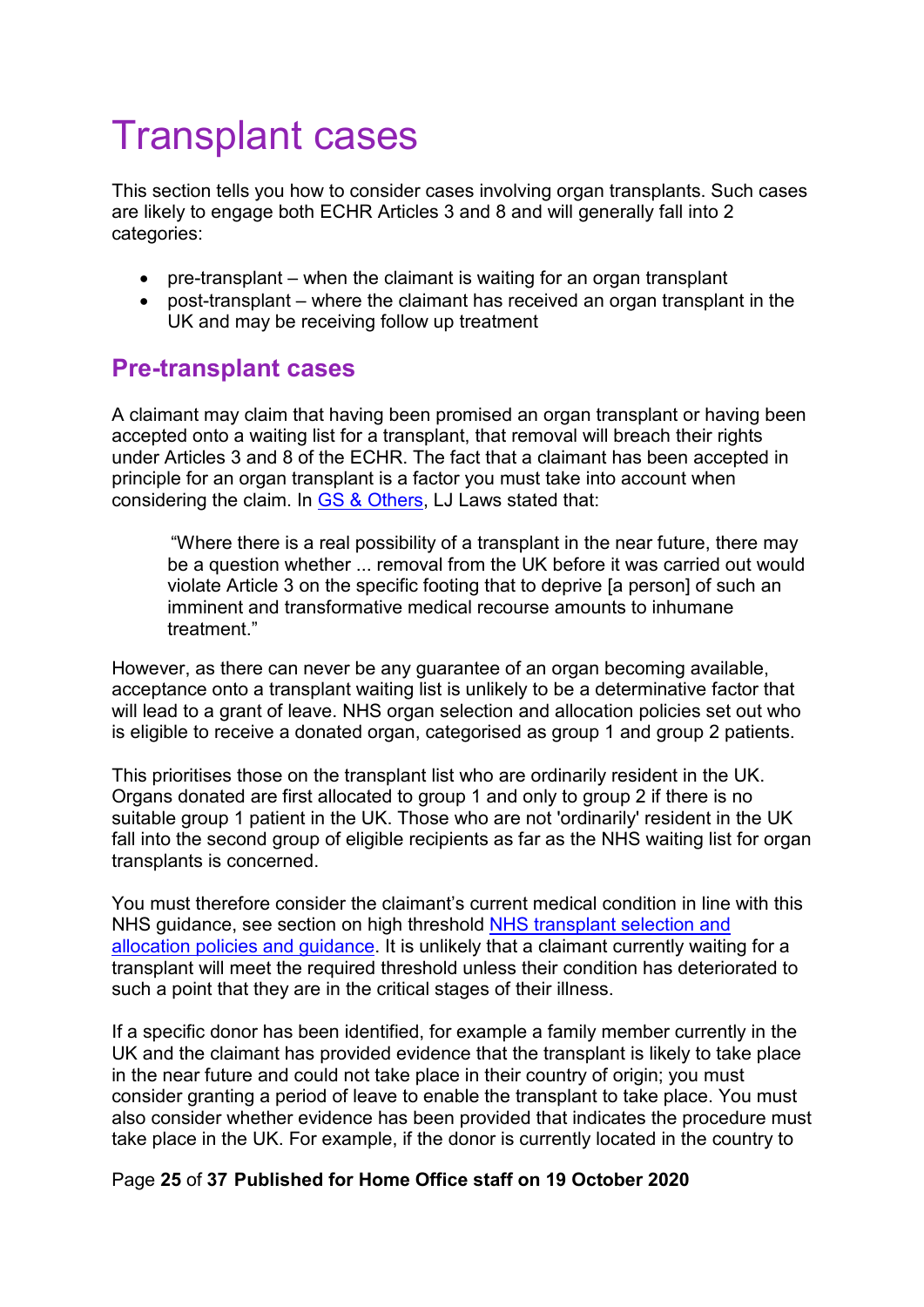where the claimant is to be removed, there must be reasons as to why the procedure cannot take place abroad.

## <span id="page-25-0"></span>**Post-transplant cases**

The fact that a claimant has received an organ transplant will be relevant to the overall Article 8 consideration. In [Akhalu v UKUT \[2013\] 400](https://www.refworld.org/cases,GBR_UTIAC,521373b14.html) and [Okonkwo v UKUT \[2013\]](https://tribunalsdecisions.service.gov.uk/utiac/2013-ukut-401)  [401\)](https://tribunalsdecisions.service.gov.uk/utiac/2013-ukut-401) the Upper Tribunal considered claims from those who did not meet the Article 3 threshold, concluding that they might nevertheless succeed under Article 8, identifying as a relevant factor the fact that they had received organ transplants.

The rationale for this distinction relates to the fact that in providing a donor organ, the state and the donor established an interest in the claimant remaining in the UK, in order to avoid rejection of the organ at a later date. The Tribunal also noted the low cost of anti-rejection medication compared with the cost of pre-transplant treatment and the possible consequences of removal. However, in [Akhalu](https://www.refworld.org/cases,GBR_UTIAC,521373b14.html) the Tribunal noted that the countervailing public interest in removal would outweigh a claimants' rights under Article 8 in 'all but a very few rare cases'. In Akhalu, the exceptional circumstances were that they had a highly developed private life in the UK. Accordingly, those who have received organ transplants will not normally be granted leave to remain in the UK solely to access ongoing medical treatment.

However, in deciding whether to grant a period of leave and the duration of that leave you must consider the specific factors relevant to transplant cases, for example, the availability of anti-rejection medication, ability to follow life style advice, access to medication and availability of healthcare and support abroad. In addition, you must take into account all other matters relevant to the Article 8 assessment – including, for example, whether the claimant is here lawfully or unlawfully, whether they are a health tourist and the extent of their family and private life in the UK.

# <span id="page-25-1"></span>Considering a short period of leave in post-transplant cases

Post-transplant cases are unlikely to meet the high threshold for Article 3 as claimants must produce evidence demonstrating that there are substantial grounds for believing that they would be exposed to a real risk of treatment contrary to Article 3. It is also likely that maintaining a transplant (through anti-rejection medication) will require less treatment over time and is significantly less expensive than, for example, dialysis. You must therefore consider whether the ability to access the necessary medication and support abroad will be easier to obtain as the claimant's condition improves. It may therefore be appropriate to grant a short period of leave, with a view to removal when the claimant's condition has stabilised. See [granting leave to](#page-34-3)  [remain on medical grounds.](#page-34-3)

## <span id="page-25-2"></span>Certifying a decision in transplant cases

It is highly unlikely that certification will be appropriate in any transplant case given the complex nature of the issues involved. If the claimant has been accepted onto the transplant list by the NHS or they have received an organ transplant the case must not

Page **26** of **37 Published for Home Office staff on 19 October 2020**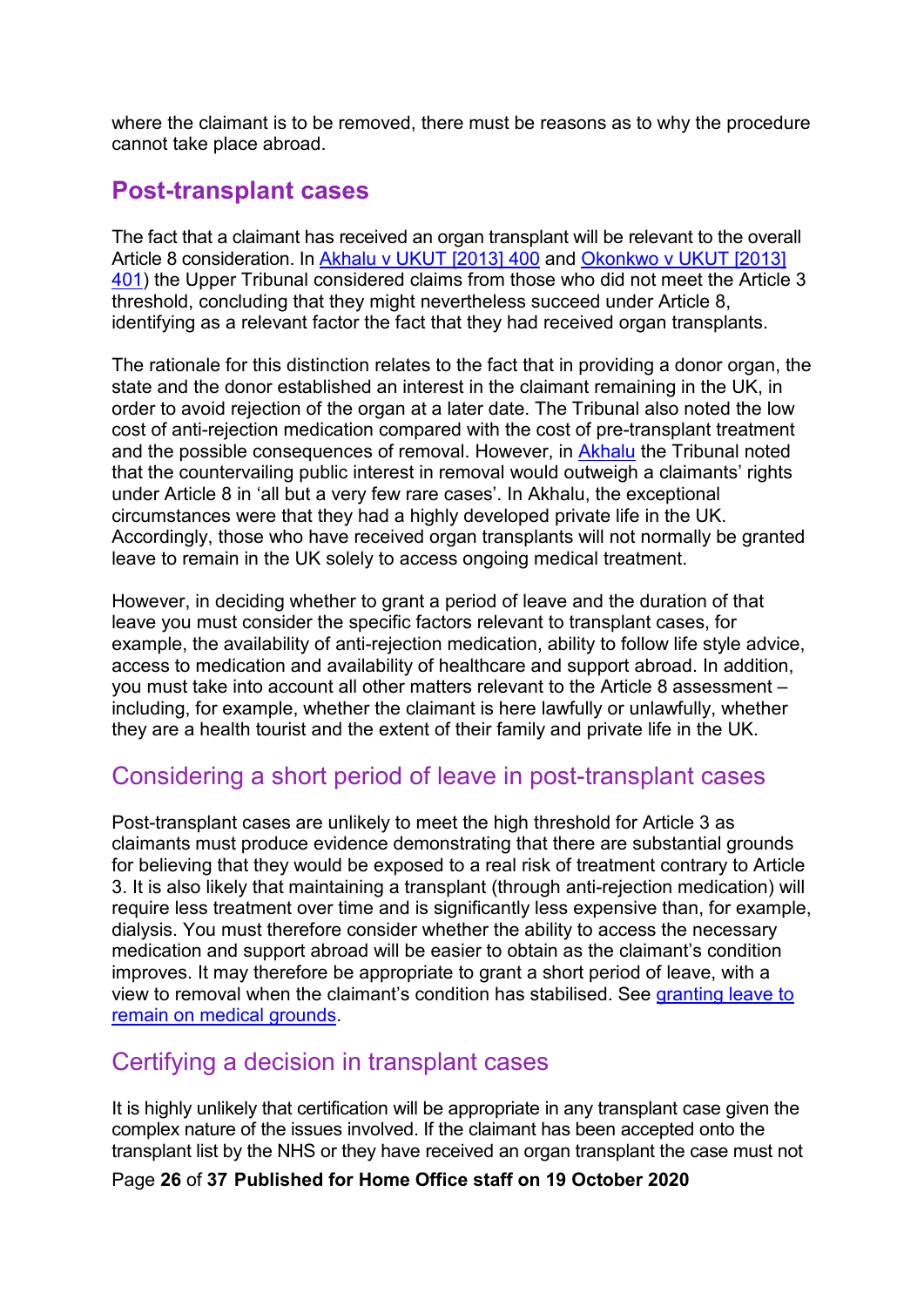be certified. In any other case where you are considering certifying the decision on a transplant case, this must be approved by a senior manager at no lower than Grade 7 and Asylum Policy must be informed.

#### **Related content**

**[Contents](#page-1-0)**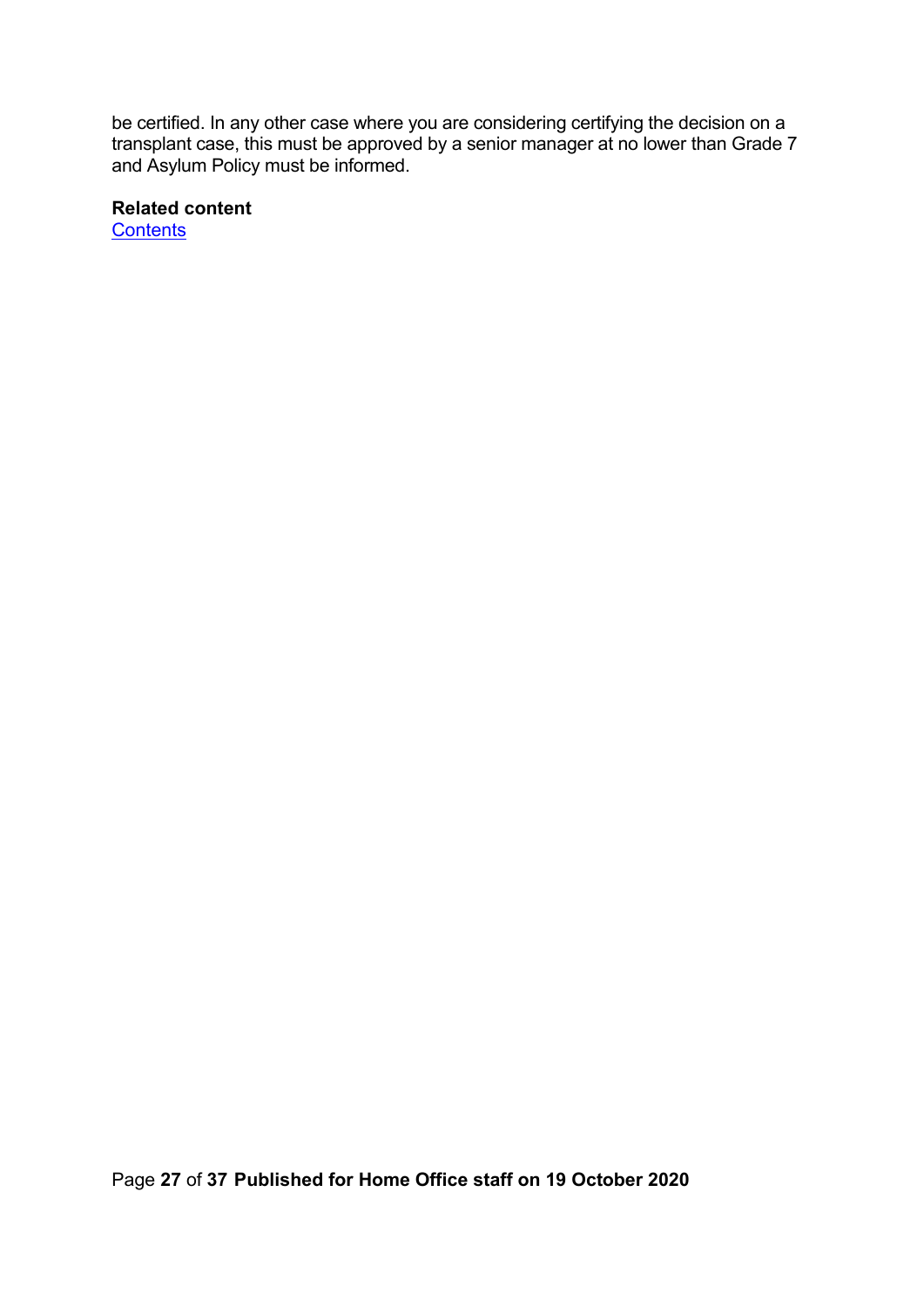# <span id="page-27-0"></span>Mental health cases

In [RA \(Sri Lanka\) v SSHD](https://www.bailii.org/ew/cases/EWCA/Civ/2008/1210.html) [2008] EWCA Civ 1210 (paragraph 49), the Court of Appeal held that in Article 3 cases, the same principles apply to mental illness and suicide cases as they do to physical illness cases. Neither the European Court of Human Rights in Paposhvili, nor the Supreme Court in AM (Zimbabwe) considered Article 3 mental health medical claims and so did not comment on whether RA (Sri Lanka) was still correct. The principles in AM (Zimbabwe) therefore apply to cases of mental illness and/or suicide risk. It is necessary to consider whether appropriate treatment to reduce the risk of suicide is available and accessible in the receiving country. Treatment may not be accessible if the person is too traumatised by previous hostile actions of the receiving state to be able to access it and has no family support to help them to do so (see Y and Z v Secretary of State for the Home [Department \[2009\] EWCA Civ 362\)](https://www.bailii.org/ew/cases/EWCA/Civ/2009/362.html).

# <span id="page-27-1"></span>**Specific factors to consider in mental health cases**

The case of [Bensaid v UK \[2001\] 33 EHRR 205](http://www.bailii.org/cgi-bin/markup.cgi?doc=/eu/cases/ECHR/2001/82.html&query=bensaid&method=boolean) established that the same principles as those set out in relation to [Article 3](#page-16-1) and [Article 8](#page-21-2) medical cases apply where the claimant suffers from mental rather than physical ill-health. For example, a claimant suffering from mental illness may be able to establish a claim where their illness carries with it a risk of death. Such risk will usually arise from their projected suicide, although it could also arise from their illness, rendering them incapable of caring for themselves or likely to expose them to danger. In addition, Bensaid confirmed that a mental health case may engage Article 8.

In general, whilst mental health cases give rise to particular matters which you will need to consider, in line with this guidance, it is important to keep in mind that the threshold for a breach of Article 3 of the ECHR remains the same.

## <span id="page-27-2"></span>**Cultural and social issues**

If relevant, you must consider how claimants with mental health issues are treated by their wider community in their country of origin. For example, in some cultures mental health issues are perceived in a highly negative manner leading to rejection by the family and the community. Where such matters are raised, you must take this into account as part of your assessment of the claim, bearing in mind the importance of family, community and social support in the management of mental health. You must also be alert to the possibility of protection claims arising because of mistreatment in their country of origin due to the claimant's mental health issues, including on the basis of membership of a particular social group. See [claims](#page-13-2)  [indicating Refugee Convention protections needs.](#page-13-2)

## <span id="page-27-3"></span>**Care and treatment available**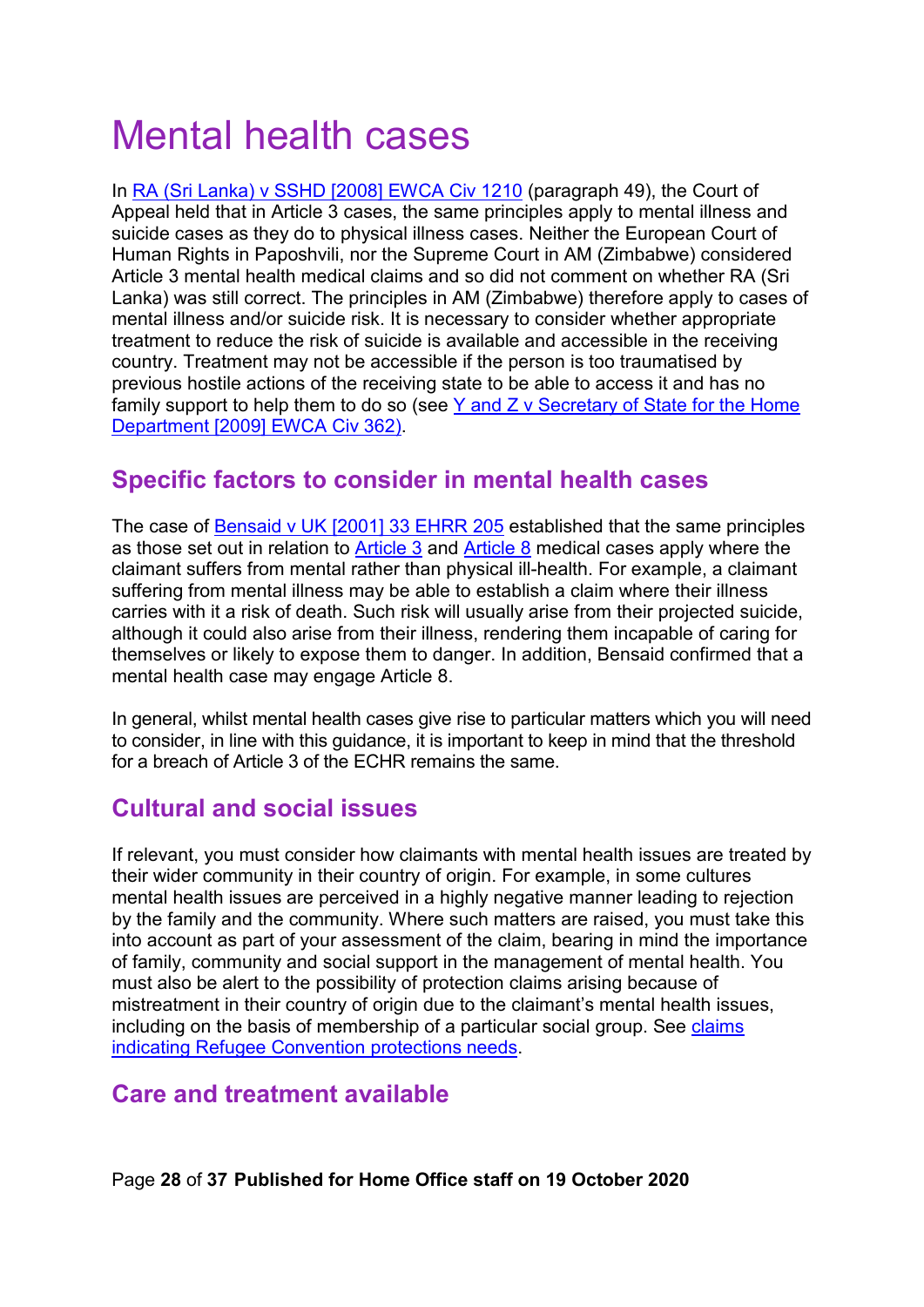As with all medical cases claimants must produce evidence demonstrating that there are substantial grounds for believing that they would be exposed to a real risk of treatment contrary to Article 3. You will then need to consider what treatment is available and accessible to the claimant in the receiving state and what the consequences of any reduced level of treatment will be for the claimant on return. In some countries, the treatment provided for people suffering from mental health problems would be regarded in the UK as inappropriate. This will be relevant to the Article 3 assessment. However, in considering these matters you must bear in mind the very high threshold required to give rise to a breach of Article 3 as set out in the [substantive test and procedural obligations](#page-17-0) and the required considerations including accessibility of treatment. See guidance on humanitarian protection and considering human rights claims.

# <span id="page-28-0"></span>**Suicide and self-harm cases**

If a claimant claims their removal will give rise to a real risk of suicide or self-harm, that claim may engage the UK's obligations under Articles 3 and or 8 of the ECHR. A claim that removal will lead to a risk of suicide or self-harm does not necessarily mean the claimant cannot be removed or that leave should be granted. However, such a claim must be carefully considered and the appropriate safeguarding measures must be taken.

Whilst the same general principles apply to cases involving physical or mental illness, separate considerations also apply where a claimant claims to be at risk of suicide. In particular you must consider the level of risk arising, particularly where the risk flows not from a mental health illness but from a fear of what may happen to them on return and steps that can be put in place to mitigate that risk at every stage of the removal process.

The key case on the approach to be taken in the context of suicide claims is  $Jv$ [SSHD \[2005\] EWCA Civ 629.](http://www.bailii.org/ew/cases/EWCA/Civ/2005/629.html) In that case, the Court confirmed that an Article 3 claim can in principle succeed in a suicide case. The case also emphasised the importance of identifying the facilities that the removing and receiving states have to reduce the risk of suicide. The Court divided the process of return into three stages:

- whilst in the UK on learning that removal will take place
- in transit
- on arrival in the destination country

The Court held in J that in cases where suicide may be an issue, there must be an assessment of 'real risk' which is summarised as the 6 point test. If that 6 point test is amended to take into account later case law it is as follows:

1) There must be an assessment of the severity of the treatment it is claimed would be suffered. There must be a minimum level of severity and the severity will depend on all circumstances of the case. The 'ill-treatment' must 'necessarily be serious' (paragraph 26)

### Page **29** of **37 Published for Home Office staff on 19 October 2020**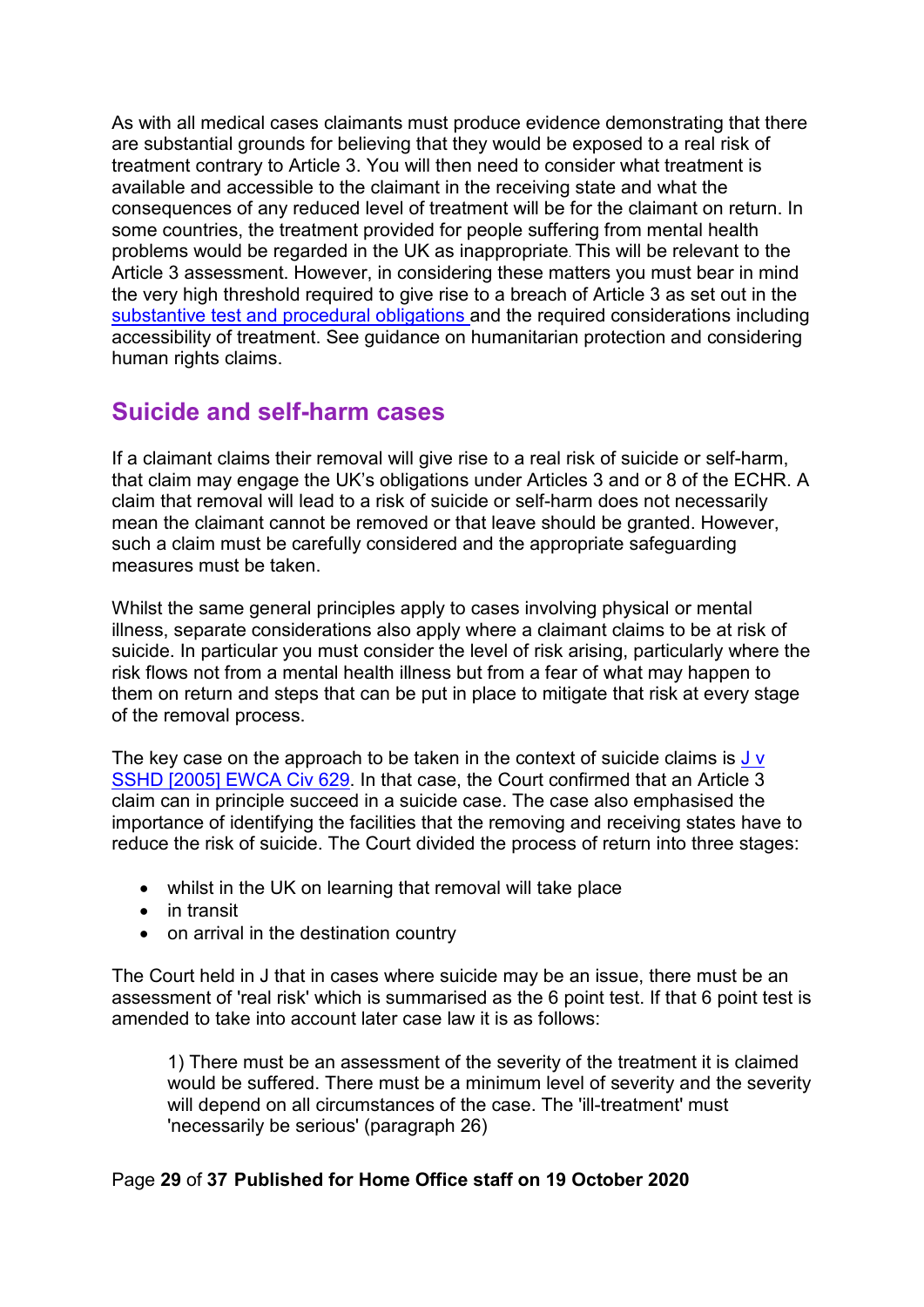2) There must be a causal link between the act of removal and the claim of inhumane treatment which would be suffered (paragraph 27). The claimant must provide medical evidence. Anxiety or depression, for example, do not necessarily mean suicidal. The claimant must show increased risk of suicide abroad, if already at risk of suicide in the UK.

3) For claims that the suicide or self-harm will occur abroad, the threshold is particularly high, and it is even higher when the alleged inhumane treatment the claimant will suffer is not the direct or indirect responsibility of the receiving state's authorities but results from a naturally occurring illness, physical or mental (paragraph 28)

4) An Article 3 claim in a suicide case can succeed in principle (paragraph 29). This reflects the high threshold but that a claim of this kind could succeed in principle

5) It is very important to establish if the fear on return is objectively well founded. If not, it will weigh against the real risk (paragraph 30). However, this is not necessarily determinative, especially if the subjective, but unfounded fear, stems from past mistreatment by the receiving state and there are no family members, or other support in the receiving state to help the person overcome that fear (see Y and Z v SSHD below)

6) Effective mechanisms to reduce the risk of the removing and or receiving states are also very important in evaluating real risk (paragraph 31). It is now clear, following [AM \(Zimbabwe\),](https://www.supremecourt.uk/cases/docs/uksc-2018-0048-judgment.pdf) that such mechanisms must be both available and accessible to the claimant.

It will almost always be the case that the risk of a claimant's suicide on learning that removal will take place and during transit to the receiving state can be managed by UK medical authorities, together with the support structure that the claimant has in place in the UK. This was restated in [Tozlukaya v SSHD \[2006\] EWCA Civ 379.](http://www.refworld.org/pdfid/4721c8412.pdf) Similarly, providing medical care to reduce the risk of suicide is available and accessible to the claimant in the receiving state, this will generally be deemed sufficient. Care does not have to be available universally, or even widely. This is particularly so if the claimant has family in the receiving state, able to assist them in accessing such care as is available and able to provide family support in general. This reasoning reflects that applied in broader categories of medical cases.

An additional factor to be considered arises in cases in which the claimant is not delusional and their risk of suicide arises from an unfounded fear of what will happen to them on return. Of course, if there is a continuing risk of torture, the claimant will have a protection claim. With that in mind, in  $J$ , the Court concluded that the fact that the claimant's fears were not objectively justified was important. They upheld the decision of the tribunal below, who had pointed out the possibility that J might, on return, "take stock by reference to objective realities", such that the risk of suicide would no longer arise.

In [ST \(Sri Lanka\) & CT \(Sri Lanka\) v SSHD](http://www.bailii.org/ew/cases/EWCA/Civ/2009/362.html) (also known as Y and Z v Secretary of [State for the Home Department \[2009\] EWCA Civ 362\)](https://www.bailii.org/ew/cases/EWCA/Civ/2009/362.html) the Court of Appeal added an ancillary statement to this principle:

Page **30** of **37 Published for Home Office staff on 19 October 2020**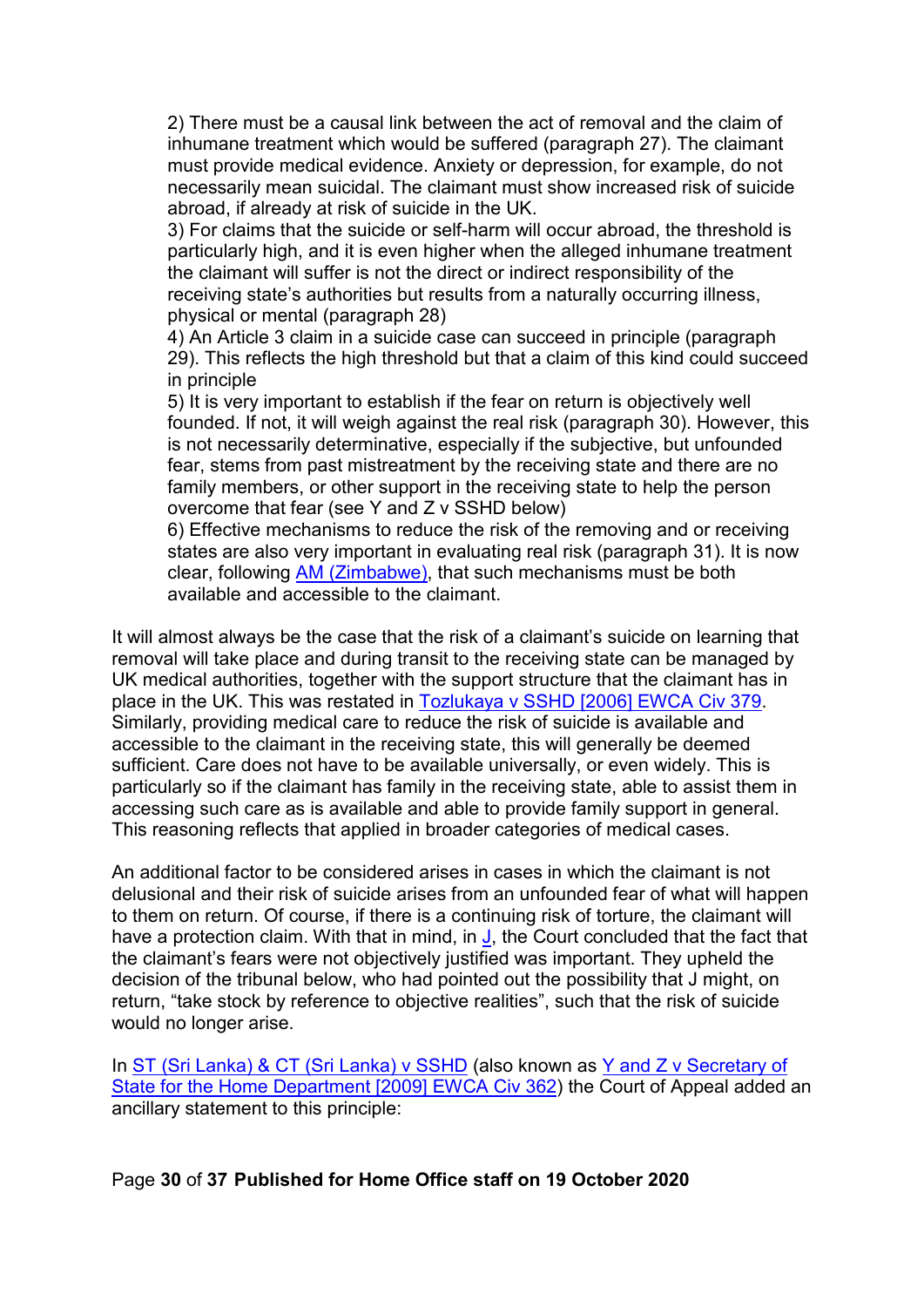"That what may nevertheless be of equal importance is whether any genuine fear that the appellant may establish, albeit without an objective foundation, is such as to create a risk of suicide if there is an enforced return"

The facts in Y and Z were somewhat extreme. It should be noted that matters of importance in the case were (a) that the claimants had been tortured by the Sri Lankan authorities in Colombo (where the only treatment was available) and would feel unable to access that treatment, and (b) the claimants' family in Sri Lanka had all died in the 2004 tsunami. Accordingly, it was felt that Y and Z would be unassisted in accessing the care available in Sri Lanka. You must therefore consider, as part of your analysis (a) whether there is some reason why the returnee would not be able to access treatment without support on return and (b) the level of support that may be available to a claimant on return to their country.

#### **\_\_\_\_\_\_\_\_\_\_\_\_\_\_\_\_\_\_\_\_\_\_\_\_\_\_\_\_\_\_\_\_\_\_\_\_\_\_\_\_\_\_\_\_\_\_\_\_\_\_\_\_\_\_\_\_\_\_\_\_\_\_\_\_\_\_\_ Official Sensitive: Start of section**

The information on this page has been removed as it is restricted for internal Home Office use.

**\_\_\_\_\_\_\_\_\_\_\_\_\_\_\_\_\_\_\_\_\_\_\_\_\_\_\_\_\_\_\_\_\_\_\_\_\_\_\_\_\_\_\_\_\_\_\_\_\_\_\_\_\_\_\_\_\_\_\_\_\_\_\_\_\_\_\_**

#### **Official Sensitive: End of section**

**Related content [Contents](#page-1-0)**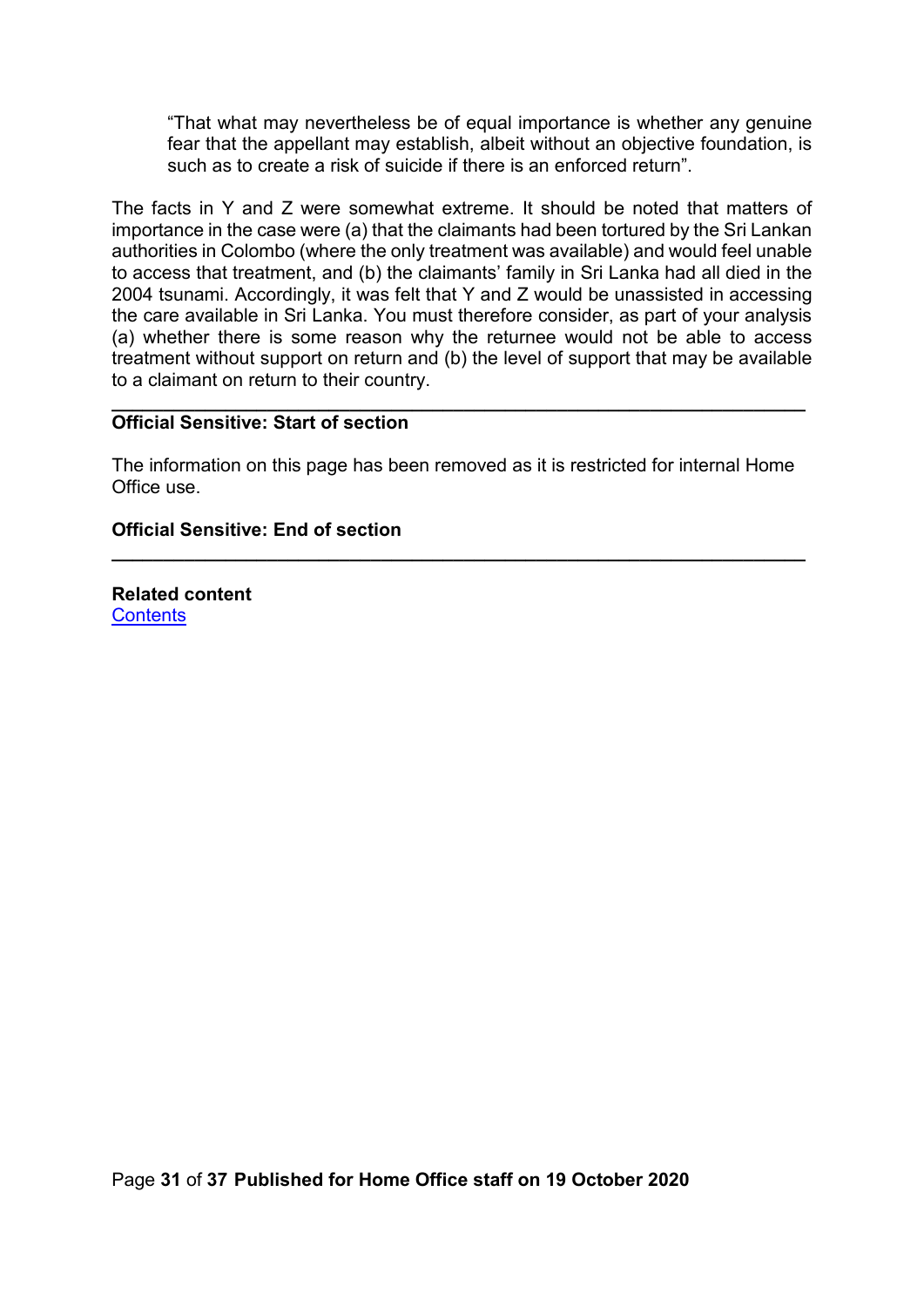# <span id="page-31-0"></span>Considering medical evidence

This section tells you how to consider medical evidence submitted in support of the application.

It is the responsibility of the claimant to provide acceptable, accurate and up-to-date medical evidence to support their application. They must provide evidence about their current state of health and may also provide evidence as to the likely effect of return on their state of health. You must assess this evidence when you consider their medical claim but you are not expected to have any medical expertise. If you need more guidance, you must first ask a senior caseworker who may in turn refer your enquiry to the Asylum Policy team.

# <span id="page-31-1"></span>**Acceptable medical evidence**

You must consider all the medical evidence you receive. For the purpose of considering medical claims, a medical report must be:

- printed on letter-headed paper showing:
	- the address and contact details of the hospital or NHS trust, and the name and contact details of the consultant (note, private practitioners or medico-legal report writers may not be linked to a hospital or trust)
- an original document (hard or electronic version), not a photocopy or a faxed document
- dated within 3 months of the date received by the Home Office (note, older evidence may: provide important context or information about the duration of an illness; confirm a person has a permanent and/or untreatable condition; be the most detailed medical report with later information providing an update on the situation)
- written and signed by a qualified health professional who must have seen the claimant with the medical condition in person (note, this may be via digital appointments) or is the clinician responsible for their care
- accompanied with the medical practitioner's CV setting out their qualification experience and expertise (note, important medical evidence provided to the Home Office may be from clinician to clinician (for example, a memory clinic may send a report to the person's General Practitioner (GP) copying them in) or from clinician to patient and so may only include the person's name and job title. It is relevant to expect a medico-legal report writer who is presented as an expert to set out that expertise in terms of their training, experience and/or research)

For this purpose, the definition of a qualified health professional is a clinician who is primarily responsible for the claimant's day to day treatment. They must be registered with the General Medical Council (GMC). If not registered with the GMC at the point at which their evidence is examined by the Home Office, the reason for this needs to be clarified (for example they may have retired in the intervening period).

### Page **32** of **37 Published for Home Office staff on 19 October 2020**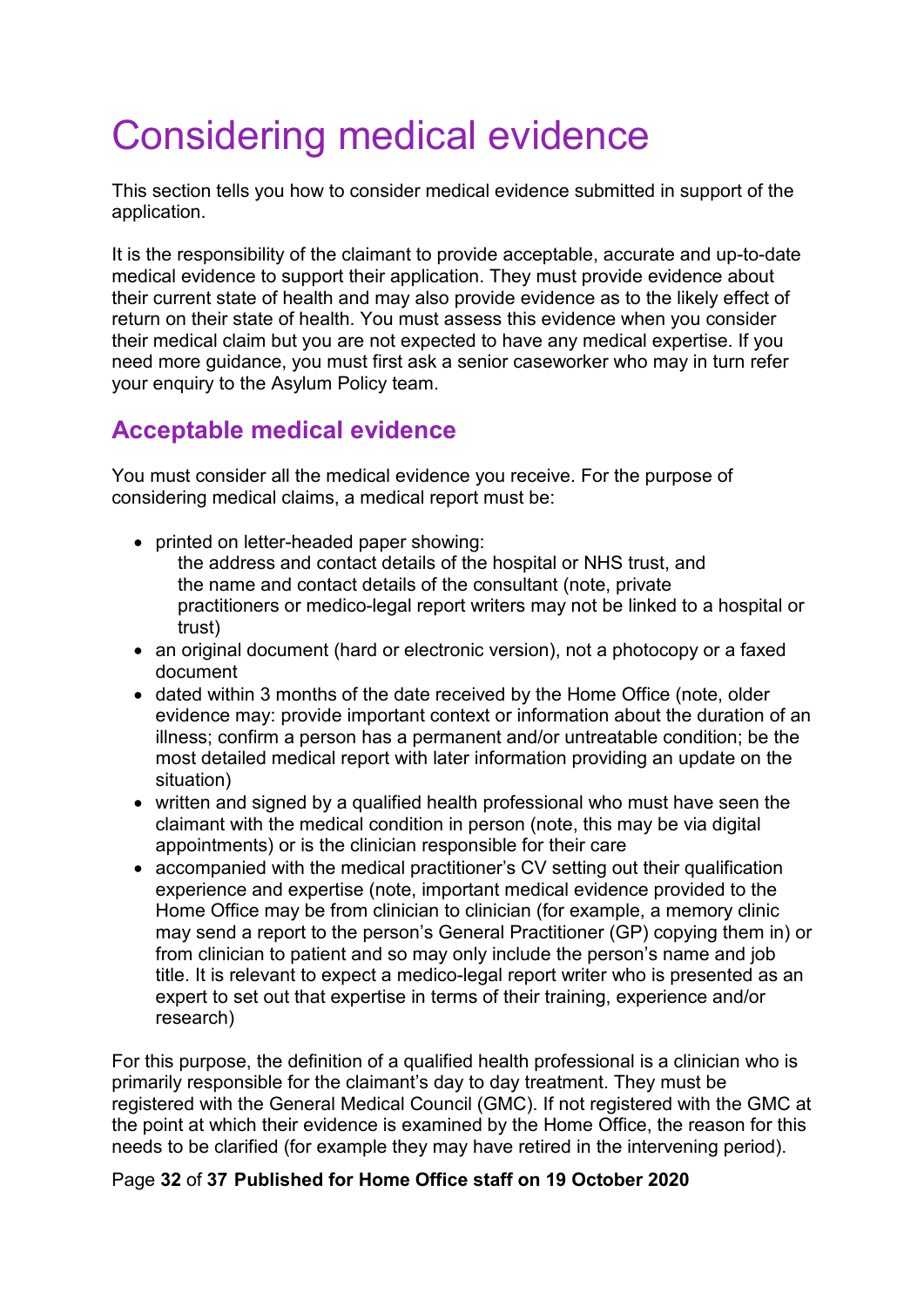You can check if the clinician is registered on the [list of registered medical](http://www.gmc-uk.org/doctors/register/LRMP.asp)  [practitioners.](http://www.gmc-uk.org/doctors/register/LRMP.asp) Note, evidence may be submitted by GPs, who deal with a vast majority of medical issues, and other healthcare professionals such as clinical psychologists and specialist nurses. Those, who are not doctors, are unlikely to be regulated by the GMC.

Where the medical evidence does not meet these standards, you have discretion to allow the claimant an opportunity to submit acceptable medical evidence before you make your decision. You should usually allow 28 calendar days, in non-detained cases, for the claimant to provide the evidence, but this could be longer in individual cases where there is clear evidence that, for example, a specialist or expert medical report is being produced. If the evidence is not submitted within the agreed time period, you must make your decision based on the information available, which will be a refusal where there is no medical evidence to support the claim.

# <span id="page-32-0"></span>**Evidence of post-traumatic stress disorder**

When the claimant has been diagnosed with post-traumatic stress disorder (PTSD), the diagnosis and medical report must have been made and written by a consultant mental health specialist. When the medical evidence does not meet these standards, you must give the claimant an opportunity to send acceptable medical evidence, before you make your decision. GPs may, for example, make a diagnosis but it is likely to require an individual treatment plan to be developed with a mental health specialist.

# <span id="page-32-1"></span>**Medico-Legal Reports**

You may see Medico-Legal Reports (MLRs) produced in support of a medical claim. MLRs can serve a number of purposes, for example (and non-exhaustively) to diagnose a condition or deal with prognosis; assess a cognitive impairment, developmental disorder or learning difficulty; or assess treatment needs and risk issues. An MLR that documents torture, cruel, inhumane or degrading treatment or punishment must have been compiled in line with the standards set out in the medical evidence Asylum Policy guidance. You must keep in mind that a claim to have suffered torture, cruel, inhumane or degrading treatment or punishment may amount to an asylum claim. It may be appropriate to inform the claimant that any protection claim will not be considered unless or until they make a claim in person in line with the process set out in ['claim asylum in the UK'](https://www.gov.uk/claim-asylum) or ['submit new evidence to](https://www.gov.uk/submit-new-evidence-asylum-claim)  [support your asylum claim'](https://www.gov.uk/submit-new-evidence-asylum-claim) on the GOV.UK website.

This guidance does not cover considering medical evidence in the context of making detention decisions, the [Adults at risk in immigration detention](https://www.gov.uk/government/publications/adults-at-risk-in-immigration-detention) policy guidance must be followed for those decisions.

# <span id="page-32-2"></span>**Requesting more medical evidence**

Page **33** of **37 Published for Home Office staff on 19 October 2020** It is reasonable to expect most claimants who apply on medical grounds to be able to submit acceptable medical evidence with the initial claim. However, the evidence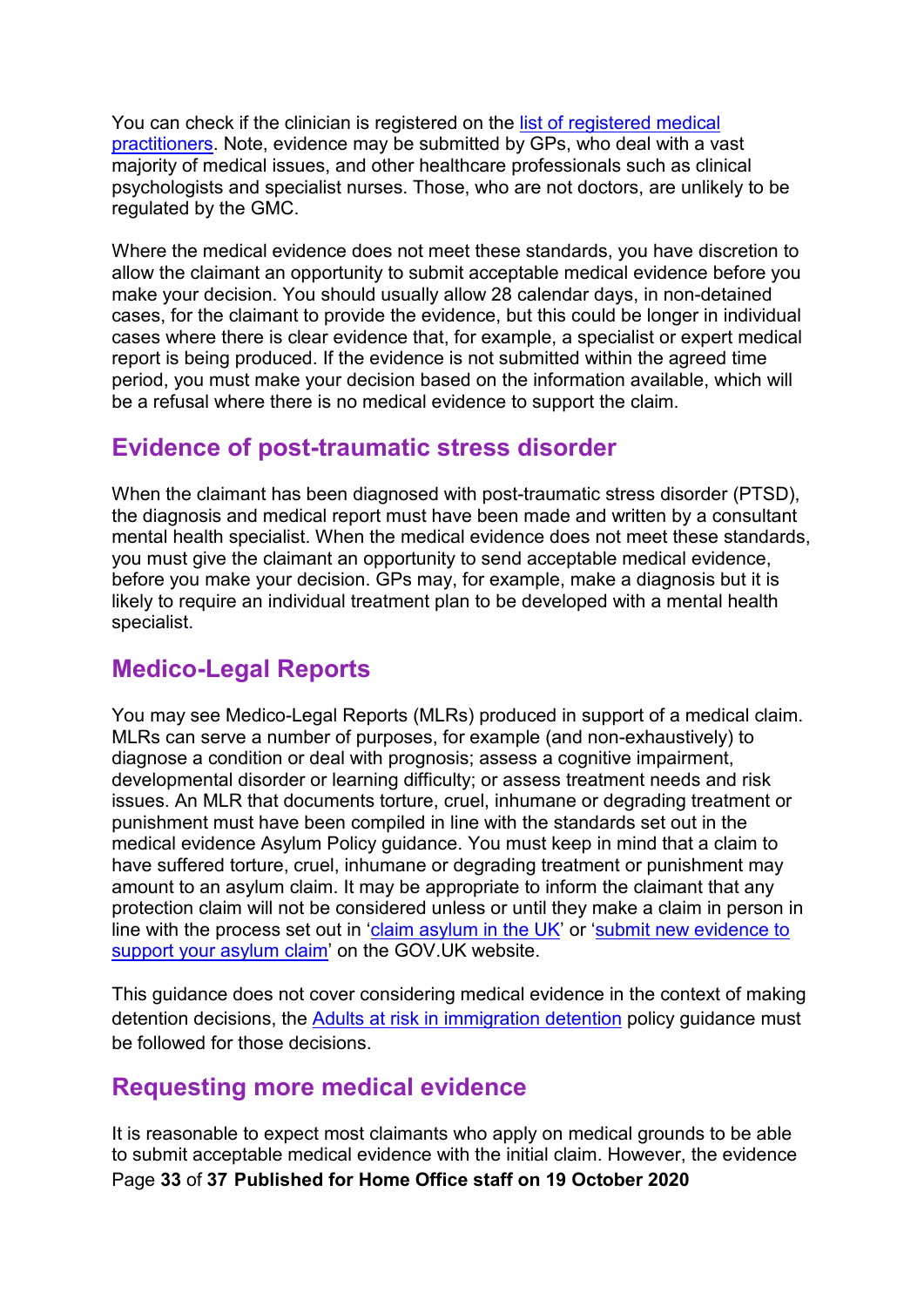may lead you to ask additional or alternative questions. Any such follow-up questions must be appropriate to the individual circumstances of the claim.

If you need to request further medical evidence you should usually give the claimant 28 calendar days, in non-detained cases, to reply. You must make this timescale clear and explain that where they think they may face difficulty meeting this deadline, they must contact the Home Office within the 28 days to give:

- the reason or reasons for the delay
- the date when they expect to provide the evidence requested

You must not delay consideration of the application indefinitely. If you do not receive a satisfactory response within the time agreed, you must make your decision based on the evidence available.

When the claimant has representatives, it is the claimant's responsibility to either keep in touch with the representatives, or to notify the Home Office if they are no longer represented, as appropriate. If the claimant fails to do so, you must not accept it as an exceptional circumstance warranting extra time. However, it is important to consider if there any exceptional circumstances which may mean the claimant is unable to notify the Home Office accordingly, for example but not limited to, due to; a particular disability; being detained under a section of the Mental Capacity Act; or if they lacked capacity to make such a decision.

**Related content [Contents](#page-1-0)**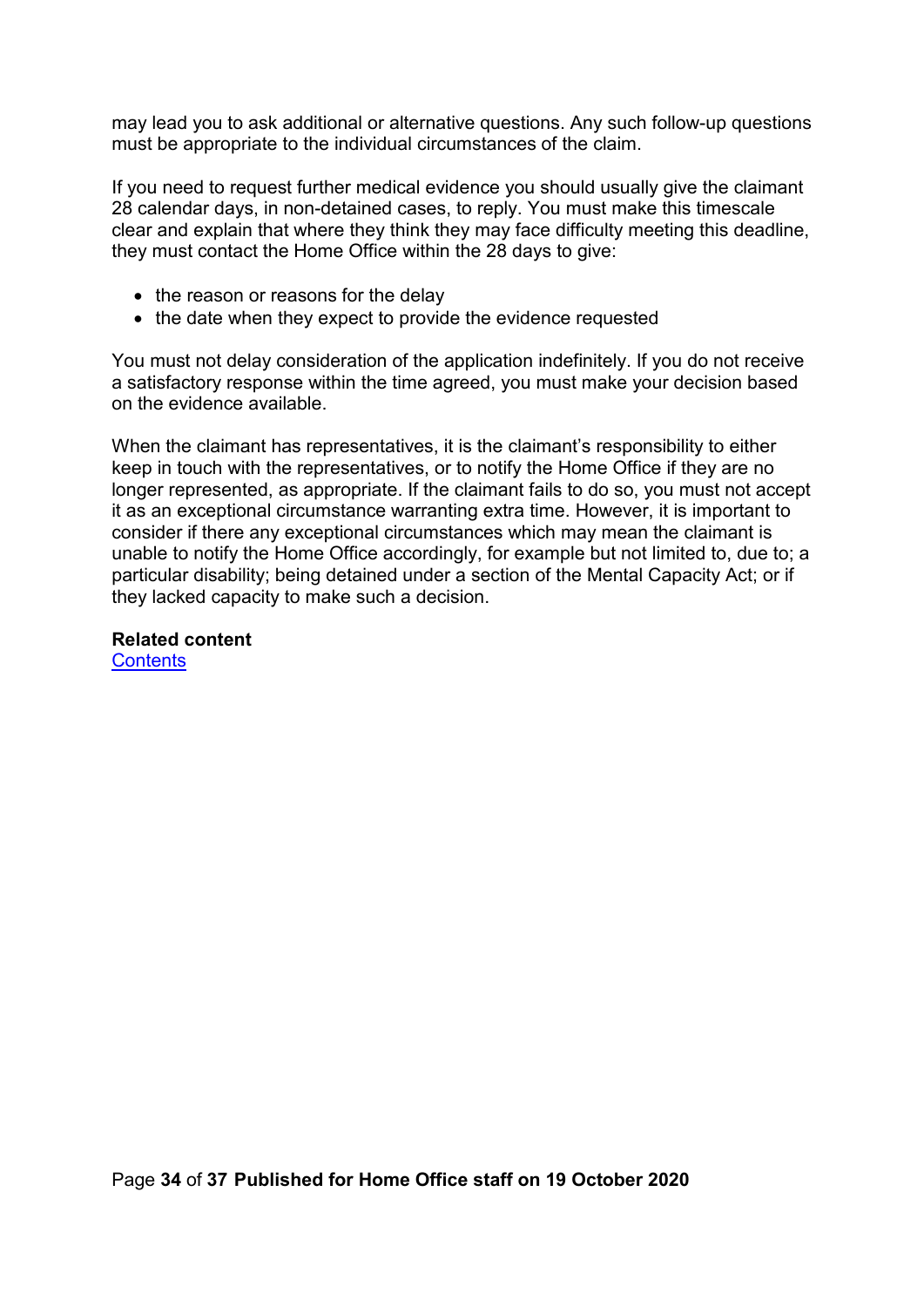# <span id="page-34-0"></span>Outcomes and decisions

This section tells you how to grant or refuse applications for permission to stay on human rights (medical) grounds.

# <span id="page-34-1"></span>**Refusing leave to remain on medical grounds**

If a claimant does not meet the threshold for a grant of leave on the basis of their medical condition, you must refuse their application. Your reasons for refusal letter (RFRL) must address all of the issues raised by the claimant and reflect how you considered the individual merits of the claim. It must also properly reference the sources you used to reach your decision. For Article 3 claims on medical grounds the [substantive and procedural test](#page-17-0) must be followed.

# <span id="page-34-2"></span>**Refusing someone previously granted leave**

When the last period of leave was Discretionary Leave (DL) or leave outside the rules (LOTR) on human rights medical grounds, your RFRL must:

- explain why the claimant no longer continues to qualify for leave
- include reference to any other appropriate consideration, for example, leave to remain under the Immigration Rules and leave under Article 8 (medical) of the European Convention on Human Rights

## <span id="page-34-3"></span>**Granting leave to remain on medical grounds**

If the claimant meets the threshold required, you should normally grant limited leave to remain in line with the policy guidance on discretionary leave. In exceptional cases or where the claimant has raised specific reasons why, consideration of a longer period of leave may be appropriate. See DL guidance on granting longer periods of leave. In some cases, you may wish to grant a shorter period of leave, for example for post-operative care. See [considering a short period of leave in post-transplant](#page-25-1) [cases.](#page-25-1)

## <span id="page-34-4"></span>Referring the case before granting

As the tests for granting discretionary or indefinite leave under human rights (medical) grounds are very high, granting under this policy is rare. If you decide to grant such a case, you must refer the case to a senior caseworker before you do so.

## <span id="page-34-5"></span>Granting limited leave to remain

If you decide an application meets the requirements for leave to remain based on a medical condition, you must grant DL.

### Page **35** of **37 Published for Home Office staff on 19 October 2020**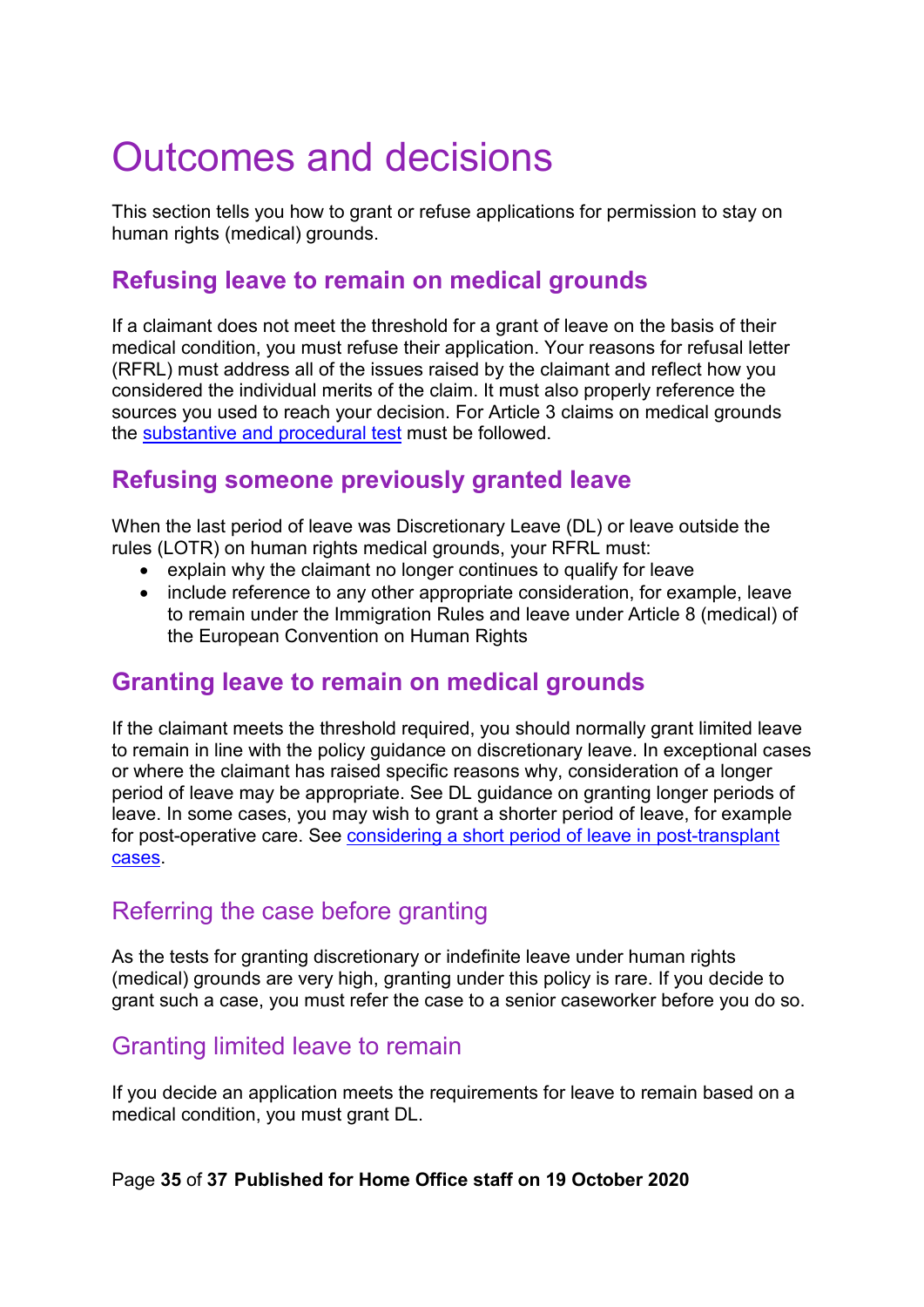# <span id="page-35-0"></span>Length of grant

You may grant DL usually up to a maximum of 30 months (two and a half years). It must not exceed life expectancy by more than 3 months, and you can grant leave in line with the length of treatment if it is appropriate.

## <span id="page-35-1"></span>**Conditions**

You must grant DL on code 1A, which means that the claimant will have access to mainstream benefits.

## <span id="page-35-2"></span>**Dependants**

You must grant eligible dependants who were listed on the application form leave in line with the main claimant on code 1A conditions. A partner and children, under the age of 18, can be included as dependants.

### <span id="page-35-3"></span>Dependants who are overseas

There is no provision to grant leave to enter to dependants overseas on account of the claimant being granted DL, though any dependants could choose to apply to come here independently under the Immigration Rules.

A claimant granted DL is not entitled to:

- bring their partner or children to the UK
- act as a sponsor to bring other relatives to the UK
- family reunion under the refugee family reunion rules

## <span id="page-35-4"></span>**Granting further periods of limited leave or indefinite leave**

Given the high threshold and nature of cases granted leave on the basis of a medical condition, it should only be in exceptional cases that a further period of limited leave is required, following the initial grant, and it should be extremely rare for an claimant to have accrued the relevant period of leave necessary to meet the requirements for a grant of ILR.

## <span id="page-35-5"></span>Further periods of limited leave

Any application by a claimant for a period of further leave must be considered in line with this policy, including the relevant threshold. Where a claimant has previously been granted DL, the fact that they may continue to have a medical condition will not of itself be sufficient to satisfy the requirement that the previous circumstances that led to the grant of leave are continuing. You must consider any subsequent application for further leave in light of the relevant facts that apply when the decision is made.

### Page **36** of **37 Published for Home Office staff on 19 October 2020**